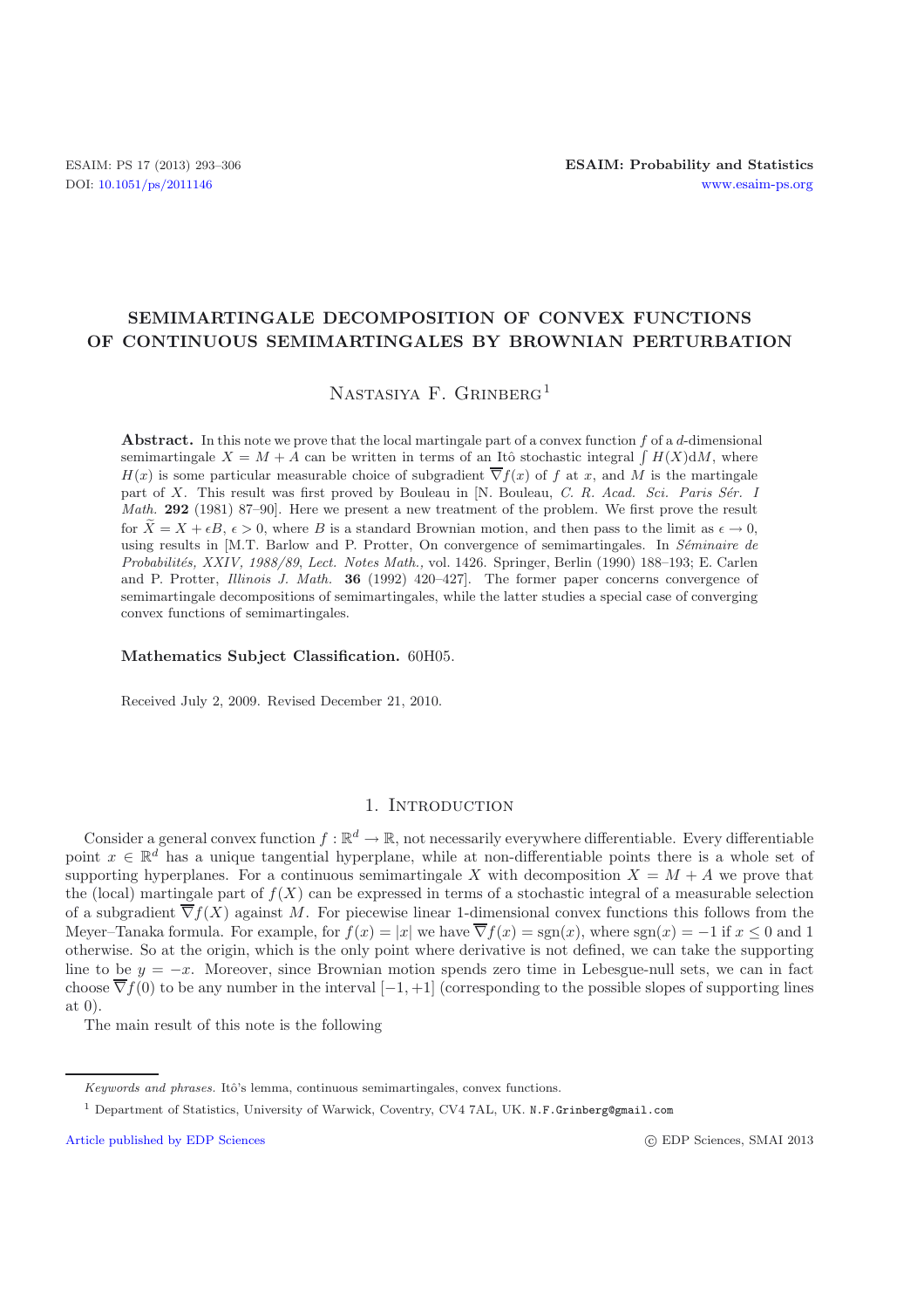<span id="page-1-0"></span>**Theorem 1.1.** Let  $f : \mathbb{R}^d \to \mathbb{R}$  be a convex function and let X be a continuous  $\mathbb{R}^d$ -valued semimartingale with *Meyer decomposition*  $X_t = X_0 + M_t + A_t$  *which is defined on filtered probability space*  $(\Omega, \mathcal{F}, \{\mathcal{F}_t\}_{t>0}, \mathbb{P})$ *. Then* f(X) *is again a continuous semimartingale; in particular, its local martingale part is given by*

$$
\int_0^t \overline{\nabla} f(X_s) {\rm d} M_s, \quad \text{locally in } \mathcal{H}^1,
$$

*where*  $\overline{\nabla} f(x)$  *is some choice of subgradient of* f *at* x, *such that*  $\overline{\nabla} f(X_t)$  *is*  $\mathcal{F}_t$ -measurable for all  $t \geq 0$ .

The first part of the theorem stating that  $f(X)$  is a semimartingale was proved by Meyer [\[11](#page-13-0)] and later by Carlen and Protter [\[4\]](#page-13-1). Meyer just proves that  $f(X)$  is a semimartingale, while Carlen and Protter express the martingale and the finite variation process parts of the decomposition in terms of certain limits. Neither of the papers however give an explicit semimartingale decomposition of  $f(X)$ . In [\[2](#page-13-2)], Bouleau took a step further and proved that at each  $x \in \text{dom}(f)$  there exists a choice  $H(x)$  of a subgradient  $\overline{\nabla} f(x)$  of f such that the martingale part of the decomposition of  $f(X)$  can be expressed as an Itô stochastic integral  $\int H(X)dM$ . In the follow-up paper  $[3]$  he proves the conjecture stated in  $[2]$  that in fact *any measurable choice* of  $H(x)$  can be used. In this note we are proving the first of the two results using an approach completely different to that in [\[2\]](#page-13-2).

There are many other papers on extending the Itô's formula by considering different classes of functions  $f$  or stochastic processes, or both. In [\[15\]](#page-13-4), for example, Russo and Vallois derive Itô's formula for  $\mathcal{C}^1(\mathbb{R}^d)$ -functions of continuous semimartingales whose time-reversals are also continuous semimartingales. They also extend the formula to the case of  $C^1(\mathbb{R}^d)$ -functions with first order derivatives being Hölder-continuous with any parameter and the process given by a stochastic flow generated by a so-called  $C^0(\mathbb{R}^d, \mathbb{R}^d)$ -semimartingale. In both cases the quadratic variation process is expressed in terms of the generalised quadratic covariation process  $\langle f'(X), X \rangle_t$ introduced by the authors in an earlier paper  $[14]$  (see also a paper by Fuhrman and Tessitore  $[8]$ , where authors extend the notion of the generalised quadratic covariation further to the infinite-dimensional case and to nondifferentiable functions). In  $[7]$ , Föllmer *et al.* consider the case of an absolutely continuous function f with a locally square integrable derivative and  $X$  a 1-dimensional Brownian motion, for which a version of Itô's formula is derived with the finite variation part expressed again in terms of the quadratic covariation  $\langle f'(B), B \rangle_t$ . The multidimensional case (where f belongs to the Sobolev space  $\mathbb{W}^{1,2}$ ) is treated in [\[6](#page-13-8)]. In [\[10\]](#page-13-9), Kendall discusses a semimartingale decomposition of  $r(B)$ , where r is a distance function of a Brownian motion on a manifold. The problem tackled in  $[10]$  $[10]$  is similar to ours as r fails to be differentiable on a set of measure zero, called the cut-locus. It is proved in [\[10\]](#page-13-9) that  $r(B)$  is a semimartingale and its canonical decomposition is found explicitly in the sequel [\[5](#page-13-10)].

The layout of the paper is as follows. In Sections 2 and 3 we introduce some notations and preliminary results concerning convex functions, including some important results on differentiability; in particular, in Section 3 we explain that a proper convex function is everywhere differentiable (*i.e.* has a unique supporting hyperplane) except on a set of measure zero. Hence, by virtue of observing that a Brownian perturbation of our semimartingale  $\tilde{X}_{t}^{(\epsilon)} = X_t + \epsilon B_t$  has a probability density at every time t, we show that for a convex function f the gradient  $\nabla f(\tilde{X}_{t}^{(\epsilon)})$  is defined for all t almost everywhere. To show that the martingale part of  $f(\tilde{X}^{(\epsilon)})$  is given by  $\int \overline{\nabla} f(\widetilde{X}^{(\epsilon)}) d\widetilde{M}^{(\epsilon)}$ , where  $\widetilde{M}^{(\epsilon)} = M + \epsilon B$  and  $\overline{\nabla} f$  is some measurable choice of a subgradient, we approximate f by a sequence of  $\mathcal{C}^2$  convex functions  $f_n : \mathbb{R}^d \to \mathbb{R}, n \geq 1$ ; this is done in Section 5. The martingale part of each  $f_n(\tilde{X}_t^{(\epsilon)})$  is known explicitly from Itô's formula and is equal to  $\int \nabla f_n(\tilde{X}^{(\epsilon)}) d\widetilde{M}^{(\epsilon)}$ . Convergence of the stochastic integral  $\int \nabla f_n(\tilde{X}^{(\epsilon)}) d\widetilde{M}^{(\epsilon)}$  to  $\int \overline{\nabla} f(\tilde{X}^{(\epsilon)}) d\widetilde{M}^{(\epsilon)}$  is ensured by the result of Carlen and Protter [\[4](#page-13-1)]. We conclude by proving the convergence  $\lim_{\epsilon \downarrow 0} \int \overline{\nabla} f(\tilde{X}^{(\epsilon)}) d\widetilde{M}^{(\epsilon)} = \int \overline{\nabla} f(X) dM$  in Section 6. Section 4 deals with a special case when  $f$  is piecewise linear. By proving a generalised version of Meyer–Tanaka formula we find the local martingale part of  $f(X)$  and thus prove Theorem 1.1 for such f. We conclude by giving a particular example of a subgradient that satisfies Theorem 1.1.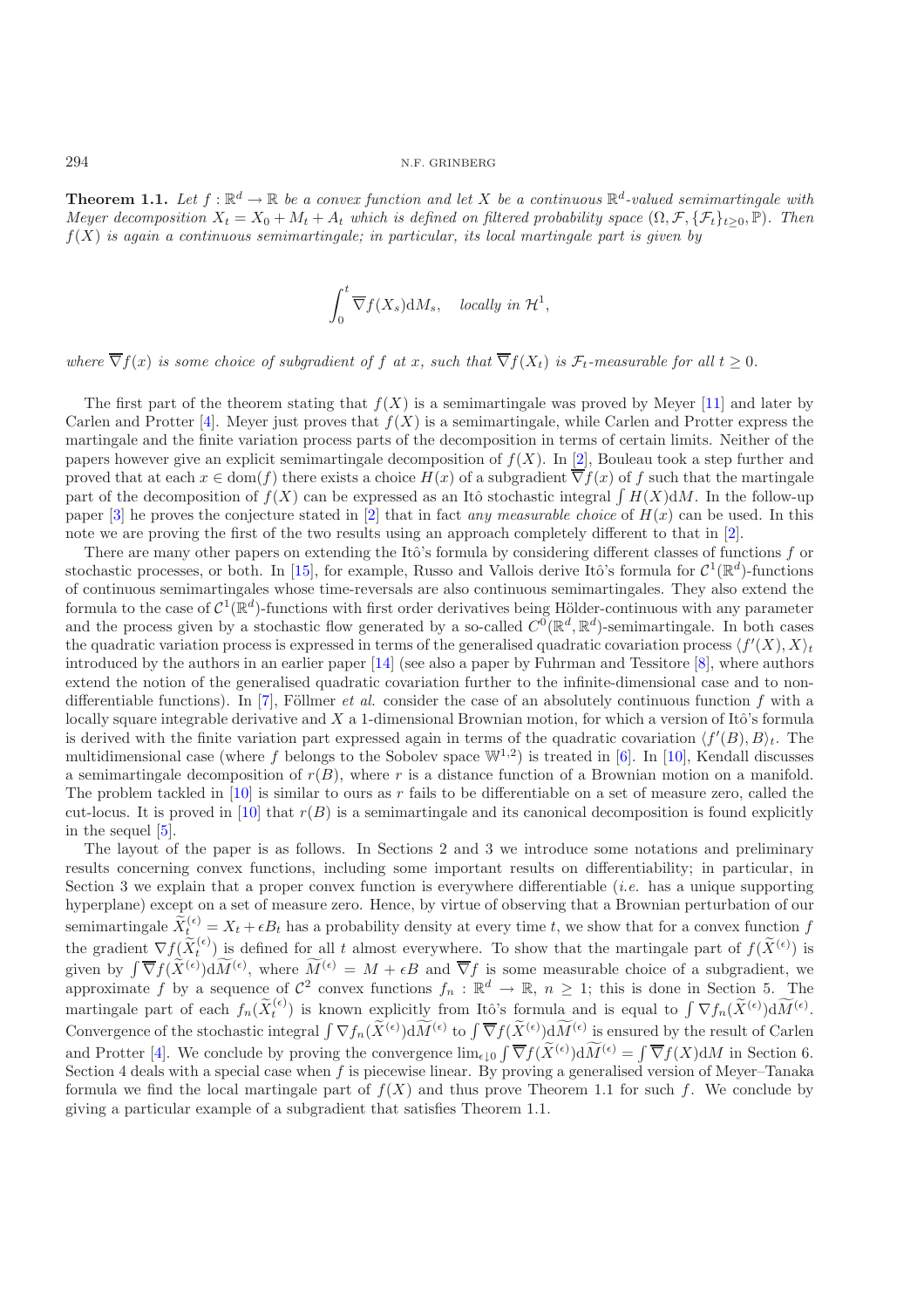### 2. Convex functions: some notations and results

In order to prove the main result of this note, we require some notations and results from convex analysis. Proofs of the results stated in this section and more details on convex functions are given in [\[13](#page-13-11)]. See also [\[9\]](#page-13-12).

Let f be any function living on  $\mathbb{R}^d$  and taking values in  $[-\infty, +\infty]$ . At any point  $x \in \mathbb{R}^d$  we define the *one-directional derivative of* f *with respect to a vector*  $y \in \mathbb{R}^d$ , if it exists, as follows

$$
Df(x)[y] := \lim_{\lambda \downarrow 0} \frac{f(x + \lambda y) - f(x)}{\lambda}.
$$

The two sided derivative at x in direction y exists if and only if  $-Df(x)[-y]$ , defined by

$$
-Df(x)[-y] := \lim_{\lambda \uparrow 0} \frac{f(x + \lambda y) - f(x)}{\lambda},
$$

is also well-defined and

$$
Df(x)[y] = -Df(x)[-y].
$$
\n(2.1)

Now, if the function  $f$  is convex, then the one-directional derivative always exists and, moreover, we may write

<span id="page-2-0"></span>
$$
Df(x)[y] = \inf_{\lambda > 0} \frac{f(x + \lambda y) - f(x)}{\lambda}.
$$
\n(2.2)

Furthermore,  $Df(x)[y]$  is positively homogeneous (*i.e.*  $Df(x)[\lambda y] = \lambda Df(x)[y]$  for  $\lambda \in (0,\infty)$ ), convex in y with  $Df(x)[0] = 0$  ([\[13](#page-13-11)], Thm. 23.1) and

$$
Df(x)[y] \ge -Df(x)[-y].\tag{2.3}
$$

If for a convex function f defined on  $\mathbb{R}^d$  and finite at some  $x \in \mathbb{R}^d$  all directional derivatives at x exist, are two-sided and finite then we have  $(13)$ , Thm. 25.2)

$$
Df(x)[y] = \langle \nabla f(x), y \rangle, \quad \forall y \in \mathbb{R}^d,
$$

where

$$
\nabla f(x) := \left(\frac{\partial f}{\partial x_1}(x), \dots, \frac{\partial f}{\partial x_d}(x)\right)
$$

is the *gradient* of f at  $x = (x_1, \ldots, x_d)$ . Note that  $\frac{\partial f}{\partial x_i}(x) = Df(x)[e_i]$ , where  $e_i$  is the *i*th canonical basis vector of  $\mathbb{R}^d.$ 

Of course a general convex function  $f$  is not necessarily everywhere differentiable, a simple example being  $f(x) = |x|$  which is not differentiable at  $x = 0$ . We can, however, define a set of *subgradients* at each "troublesome" point like this.

**Definition 2.1.** Let  $f : \mathbb{R}^d \to \mathbb{R}$  be a convex function. A subgradient  $\overline{\nabla} f(x)$  of f at  $x \in \mathbb{R}^d$  is a gradient of an affine hyperplane  $h(x) = \alpha + \beta^T x$ , for  $\alpha, \beta \in \mathbb{R}^d$ , passing through the point  $(x, f(x))$  and satisfying

$$
h(x') \le f(x')
$$

for all  $x' \neq x$ .

<span id="page-2-1"></span>We say that h is a *supporting hyperplane* of f at a point  $(x, f(x))$ . Clearly, at differentiable points h is unique and is just the tangent of f. Conversely, at points where f is not differentiable we can construct infinitely many tangential hyperplanes h. The set of all subgradients at x is called the *subdifferential* of f at x, denoted  $\partial f(x)$ . A convex function with finite values is *subdifferentiable* everywhere. In subsequent sections we will need the following result.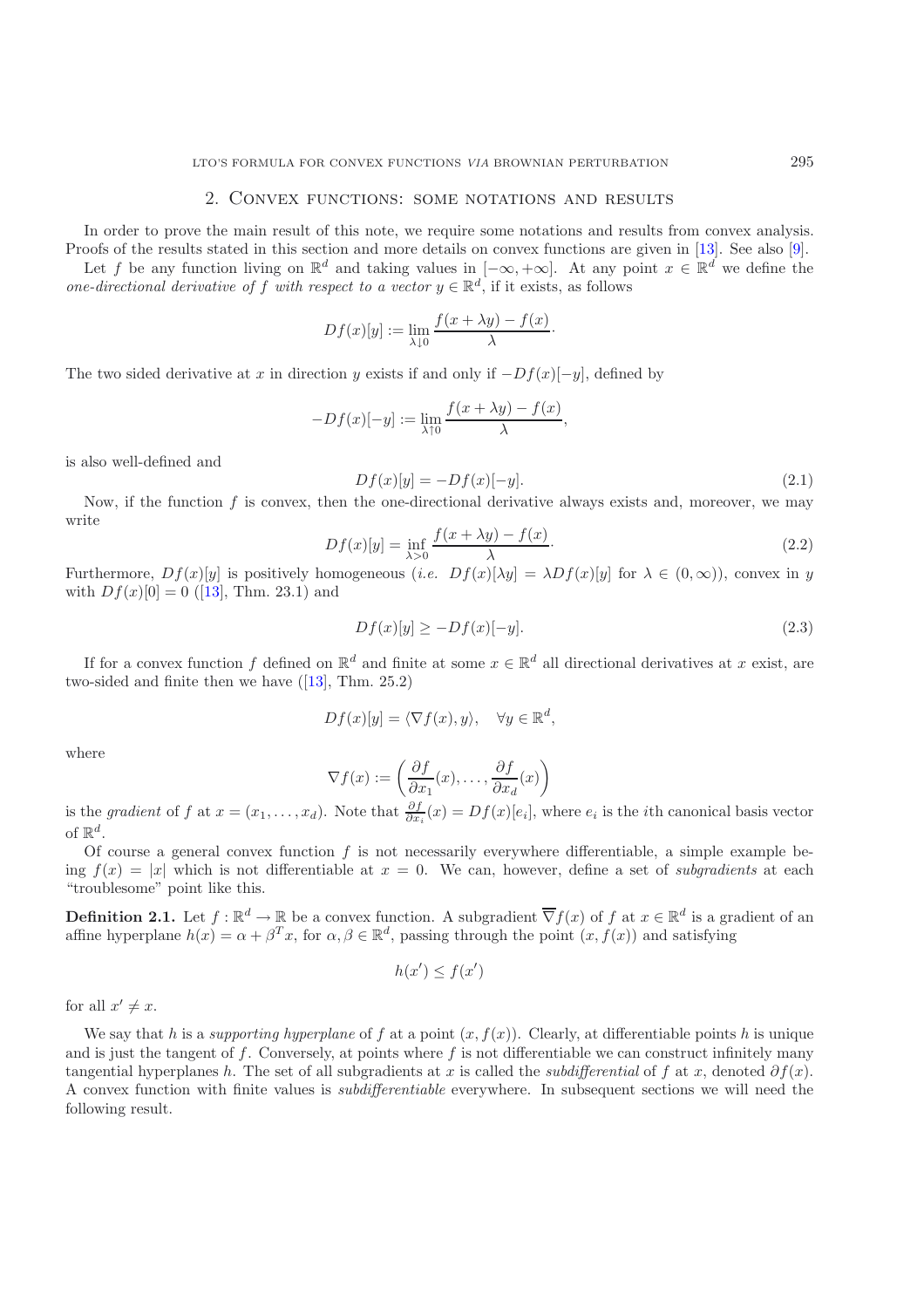**Theorem 2.2** ([\[13\]](#page-13-11), Thm. 23.2). Let f be a convex function and x a point at which f is finite. Then  $\overline{\nabla} f(x)$  is *a subgradient of* f *at* x *if and only if*

<span id="page-3-0"></span>
$$
Df(x)[y] \ge \langle \overline{\nabla} f(x), y \rangle \qquad \forall y \in \mathbb{R}^d \setminus \{0\}. \tag{2.4}
$$

The theorem above says that a subgradient at  $x$  in the direction of  $y$  will always be less or equal to the one-sided directional derivative at x with respect to y. Relation [\(2.4\)](#page-3-0) is called the *subgradient inequality* and can be used as an alternative definition of a subgradient.

Finally we mention the Lipschitz continuity property of convex functions (see, for example, [\[9](#page-13-12)], Chap. 3.1, Thm. 10): if f is a *continuous* convex function on  $\mathbb{R}^d$  and U is an open convex subset of  $\mathbb{R}^d$ , then for all  $u \in U$ there exist constants  $K > 0$  and  $\epsilon > 0$  such that

$$
|f(x) - f(y)| \le K ||x - y||, \quad \forall x, y \in B_u(\epsilon),
$$

where  $B_u(\epsilon)$  is an open ball of radius  $\epsilon$  centered at u and  $\|\cdot\|$  is the usual Euclidean norm.

### 3. Differential theory of convex functions

In this section we study differntiability of convex functions and also state and prove certain results concerning convergence of gradients and subgradients of convex functions. In what follows we assume that f is *proper*, *i.e.*  $f(x) < +\infty$  for at least one x and  $f(x) > -\infty$  for all x. By domf we denote the *effective domain* of f, that is dom  $f = \{x \in \mathbb{R}^d : f(x) < \infty\}$ . We denote by  $\text{int}(\text{dom} f)$  the interior of dom f.

Suppose a convex function  $f : \mathbb{R}^d \to \mathbb{R}$  is finite at some point  $x \in \mathbb{R}^d$ . Then f is differentiable at x if and only if the directional derivative  $Df(x)[\cdot]$  is linear on  $\mathbb{R}^d$ . Moreover, in order for this condition to be satisfied, it suffices that the partial derivatives with respect to the basis vectors of  $\mathbb{R}^d$  exist at x ([\[13](#page-13-11)], Thm. 25.2). Let us denote by  $D$  the set of points in the domain of  $f$  at which the supporting hyperplane is unique, *i.e.* at which f is differentiable. It is known ([\[13](#page-13-11)], Thm. 25.4) that for a proper convex function f the set  $\mathcal D$  is dense in int(domf) and that its complement in int(domf) *is a set of measure zero*. Consequently any process whose law has a probability density at each time  $t > 0$  spends time of measure zero in  $\mathcal{D}^c$ , an important fact we will use in the sequel.

To prove Theorem [1.1](#page-1-0) for a general (continuous and proper but not necessarily differentiable) convex  $f$  we will approximate it by a sequence of twice continuously differentiable convex functions  $f_n : \mathbb{R}^d \to \mathbb{R}, n \ge 1$ , to which we know Itô's formula can be applied. On top of this, working with convex functions gives us an advantage of being able to deduce from the pointwise convergence of the functions something about the convergence of their corresponding gradients.

**Theorem 3.1** (variation of [\[13](#page-13-11)], Thm. 25.7). Let f be a convex function defined on  $\mathbb{R}^d$  and  $\{f_n\}_{n>1}$  a sequence *of smooth convex functions on*  $\mathbb{R}^d$  *such that*  $\lim_{n\to\infty} f_n(x) = f(x)$   $\forall x \in \mathbb{R}^d$ . Let  $\mathcal{D} \subseteq int(domf)$  be the set of *points where* f *is differentiable. Then*

$$
\lim_{n \to \infty} \nabla f_n(x) = \nabla f(x) \qquad \forall x \in \mathcal{D}.
$$
\n(3.1)

 $\Box$ 

*Proof.* See proof of  $[13]$ , Theorem 25.7.

This result will be used several times in Sections 5 and 6.

<span id="page-3-1"></span>We next state and prove a result concerning convergence of subgradients of convex functions. Let  $f$  be convex; consider a sequence  $\{x_n\}_{n\geq 1}$  with  $x_n \in \text{int}(\text{dom} f), n \geq 1$ , and  $x \in \text{int}(\text{dom} f)$  such that  $\lim_{n\to\infty} x_n = x$ . Of course in general  $\lim_{n\to\infty} \overline{\nabla} f(x_n)$  need not exist. However, the situation when  $x_n = x + \epsilon_n y$  for some  $y \in \mathbb{R}^d$ and  $\epsilon_n \to 0$  as  $n \to \infty$ , *i.e.* when  $x_n$  approaches x from a single direction y, is special. In this case it is known that  $\overline{\nabla}f(x_n)$  converges to the part of the boundary of  $\partial f(x)$  consisting of points at which y is normal to  $\partial f(x)$  ([\[13](#page-13-11)], Thm. 24.6). Moreover,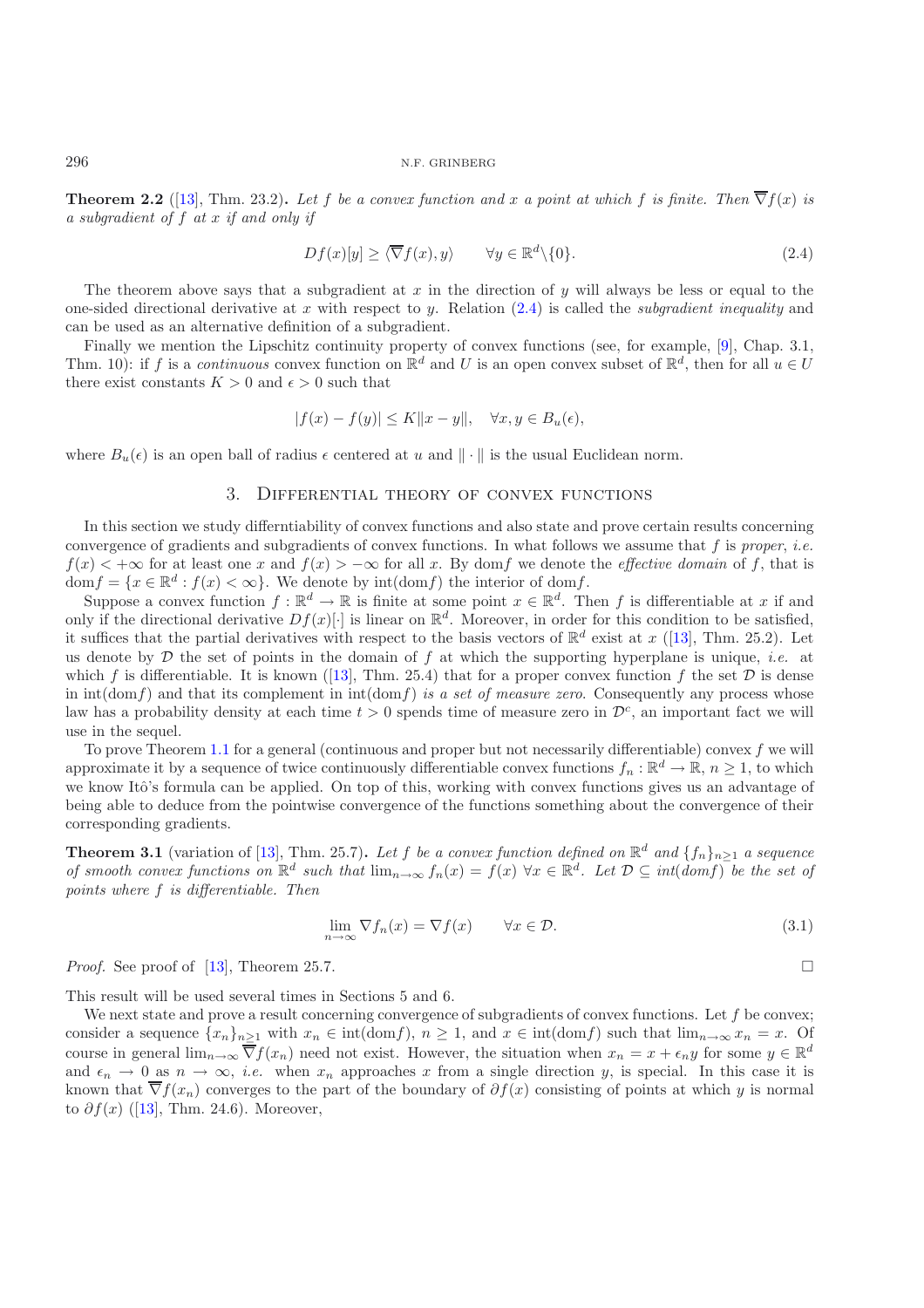**Theorem 3.2.** *Let*  $f : \mathbb{R}^d \to \mathbb{R}$  *be a convex function. For any*  $x \in \mathbb{R}^d$ *, for almost all*  $y \in S^{d-1}$ *, where*  $S^{d-1}$  *is the unit sphere in*  $\mathbb{R}^d$ *.* 

$$
\lim_{\epsilon \downarrow 0} \overline{\nabla} f(x + \epsilon y)
$$

*exists, belongs to*  $\partial f(x)$  *and is unique for any selection*  $\nabla f(x + \epsilon y) \in \partial f(x + \epsilon y)$  *we may make from the* subdifferential of f at  $x + \epsilon y$  for any  $\epsilon > 0$ .

*Proof.* First of all recall that  $Df(x)[y] = \lim_{\epsilon \downarrow 0} (f(x+\epsilon y) - f(x))/\epsilon$  is a positively homogeneous function, convex in y with  $Df(x)[0] = 0$ . Let  $g(y) := Df(x)[y]$ . Hence  $\nabla g(\lambda y)$  exists and is unique for all  $\lambda > 0$  for almost all  $y \in \mathbb{R}^d$ . Fix  $x, y \in \mathbb{R}^d$  and without loss of generality, by adding a suitable affine function to f, assume that

$$
f(x) = g(y) = \nabla g(y) = 0.
$$

We argue by contradiction. If theorem fails then we can find a subsequence  $\epsilon_n \to 0$  and a selection  $\overline{\nabla} f(x +$  $\epsilon_n y$ )  $\in \partial f(x + \epsilon_n y)$  such that

$$
\lim_{n \to \infty} \overline{\nabla} f(x + \epsilon_n y) = h \neq 0,
$$
\n(3.2)

and also a vector  $u \in \mathbb{R}^d$  with  $\langle h, u \rangle > 0$ . For such u consider

<span id="page-4-0"></span>
$$
\frac{f(x+\epsilon_n y+\epsilon_n\lambda u)-f(x+\epsilon_n y)}{\epsilon_n}=\lambda\frac{f(x+\epsilon_n y+\epsilon_n\lambda u)-f(x+\epsilon_n y)}{\epsilon_n\lambda}.
$$

Using  $(2.2)$  and homogeneity of  $g(y)$  the above is greater or equal to

<span id="page-4-1"></span>
$$
\frac{\lambda}{\epsilon_n}Df(x+\epsilon_n y)[\epsilon_n u] = \lambda Df(x+\epsilon_n y)[u] \ge \lambda \langle \overline{\nabla} f(x+\epsilon_n y), u \rangle = \lambda \langle h, u \rangle + o(1)
$$

where the last two inequality signs come from expressions [\(2.4\)](#page-3-0) and [\(3.2\)](#page-4-0) respectively, and  $o(1) \rightarrow 0$  as  $n \rightarrow \infty$ . Thus we obtain

$$
\frac{f(x+\epsilon_n y + \epsilon_n \lambda u) - f(x+\epsilon_n y)}{\epsilon_n} \ge \lambda \langle h, u \rangle + o(1),\tag{3.3}
$$

On the other hand, since  $f(x) = g(y) = 0$ , we have

$$
\frac{f(x+\epsilon_n y)-f(x)}{\epsilon_n} = \frac{f(x+\epsilon_n y)}{\epsilon_n} = o(1).
$$
\n(3.4)

Hence combining  $(3.3)$  and  $(3.4)$  one obtains

<span id="page-4-2"></span>
$$
\frac{f(x+\epsilon_n y + \epsilon_n \lambda u) - f(x)}{\epsilon_n} = \frac{f(x+\epsilon_n y + \epsilon_n \lambda u) - f(x+\epsilon_n y)}{\epsilon_n} + \frac{f(x+\epsilon_n y) - f(x)}{\epsilon_n}
$$

$$
\geq \lambda \langle h, u \rangle + o(1).
$$

Letting  $n \to \infty$ , *i.e.*  $\epsilon_n \to 0$ , the above inequality becomes

$$
Df(x)[y + \lambda u] = g(y + \lambda u) \ge \lambda \langle h, u \rangle > 0
$$
  
\n
$$
\Rightarrow \frac{g(y + \lambda u)}{\lambda} = \frac{g(y + \lambda u) - g(y)}{\lambda} \ge \langle h, u \rangle > 0.
$$

And so letting  $\lambda \to 0$  one obtains

$$
\langle \nabla g(y), u \rangle \ge \langle h, u \rangle > 0.
$$

But this contradicts the assumption that  $\nabla g(y) = 0$ .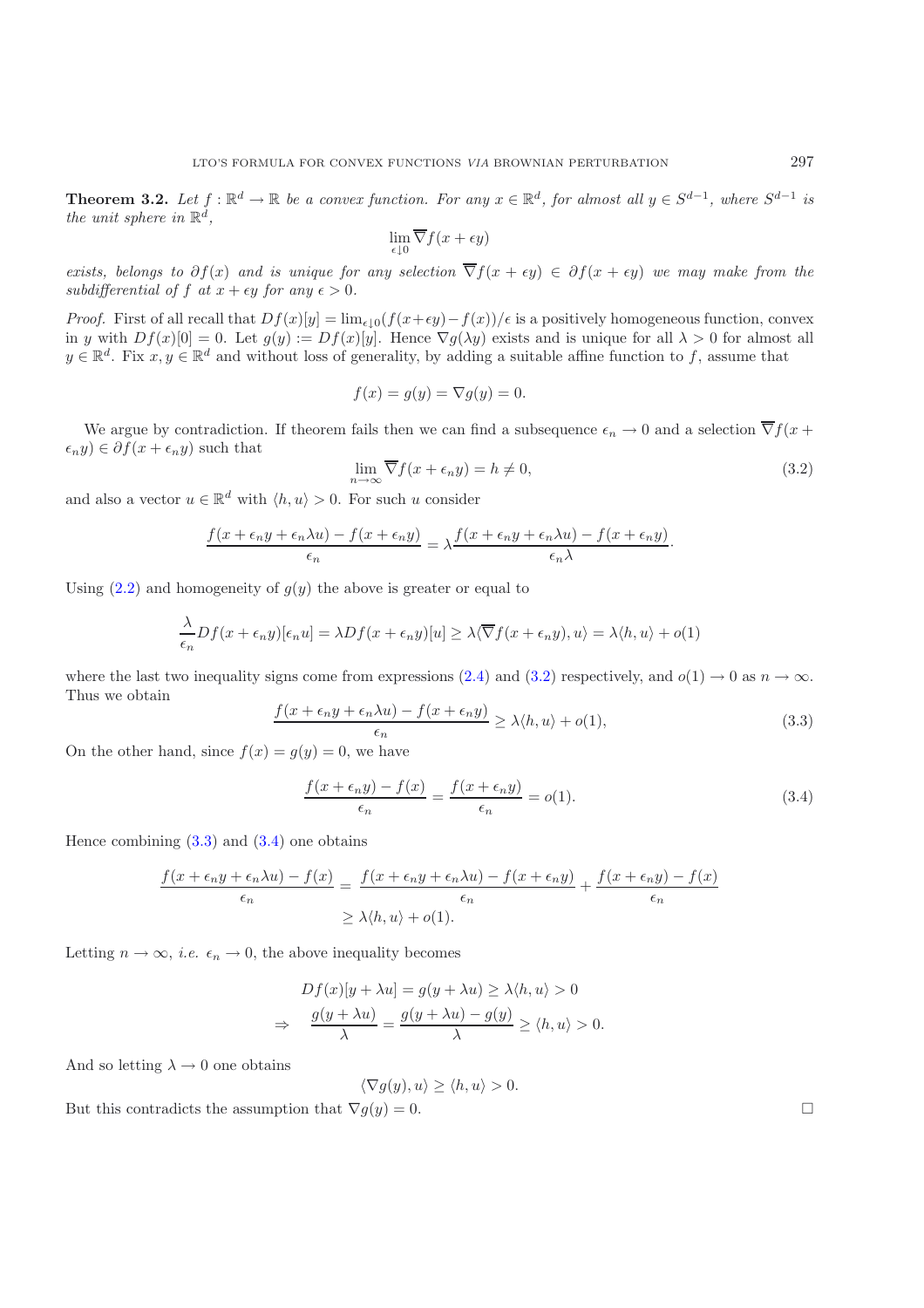Finally we equip the set of convex functions on  $\mathbb{R}^d$  with the topology of uniform convergence on compact sets with the corresponding metric  $\rho$ , defined by  $\rho(f,g) = \sum_{k=1}^{\infty} 2^{-k} \rho_k(f,g)$  where

$$
\rho_k(f,g) = \frac{\sup_{|x| \le k} |f(x) - g(x)|}{1 + \sup_{|x| \le k} |f(x) - g(x)|}.
$$

In Section 5 we will consider an approximating sequence  $\{f_n\}_{n\geq 1}$  of twice continuously differentiable convex functions approximating a general convex function f, such that  $\lim_{n\to\infty} \rho(f_n, f) = 0$ . We will need the following lemma (partly adapted from [\[4](#page-13-1)], Lemma, p. 2)

<span id="page-5-3"></span>**Lemma 3.3.** Let  $\{f_n\}_{n\geq 1}$  be a sequence of  $\mathcal{C}^2$  convex functions on  $\mathbb{R}^d$  and let f be a convex function on  $\mathbb{R}^d$ , *such that*  $\lim_{n\to\infty} \rho(f_n, f) = 0$ *. Then for any constant*  $r \geq 0$ 

<span id="page-5-0"></span>
$$
\sup_{n} \sup_{|x| \le r} |\nabla f_n(x)| \le C_r < \infty, \quad \forall r > 0,
$$
\n(3.5)

*and*

<span id="page-5-2"></span>
$$
\sup_{|x| \le r} |\overline{\nabla} f(x)| \le C_r < \infty, \quad \forall r > 0,
$$
\n(3.6)

*where*  $C_r$  *is some constant only depending on* r, and  $\overline{\nabla} f(x)$  *is any choice of subgradient*  $\partial f(x)$ *.* 

*Proof.* To see why inequality [\(3.5\)](#page-5-0) is true, first notice that, since  $\lim_{n\to\infty} \rho(f_n, f) = 0$ , the variation of the convex functions  $f_n$  is uniformly bounded in n on  $\{|x| \le r+1\}$  for any  $r > 0$ . Denote this bound by  $C_r$ . Let  $x_n$  be such that

$$
\nabla f_n(x_n) = \sup_{|x| \le r} |\nabla f_n(x)|
$$

and let  $u_n := \nabla f_n(x_n) / |\nabla f_n(x_n)|$ . Then

$$
|\nabla f_n(x_n)| = \left\langle \nabla f_n(x_n), \frac{\nabla f_n(x_n)}{|\nabla f_n(x_n)|} \right\rangle = \left\langle \nabla f_n(x), u_n \right\rangle = Df_n(x)[u_n]
$$

$$
= \inf_{\lambda > 0} \frac{f_n(x_n + \lambda u_n) - f_n(x_n)}{\lambda} \le f_n(x_n + u_n) - f_n(x_n). \tag{3.7}
$$

But, since  $|x_n + u_n| \leq r + 1$ , the above is less than or equal to  $C_r$  for all n and [\(3.5\)](#page-5-0) follows.

Now, since  $f_n$  converges to f uniformly on compact sets, we also have  $f_n \to f$  pointwise. Therefore, for any x, y with  $|x|, |y| < r+1$  the inequality  $f_n(x) - f_n(y) \leq C_r$ ,  $\forall n \geq 1$ , (which follows since  $C_r$  bounds the variation of  $f_n$ 's) implies  $f(x) - f(y) \leq C_r$  by virtue of taking the limit  $n \to \infty$ . So, by a calculation similar to [\(3.7\)](#page-5-1), we have for any  $\overline{\nabla} f(x) \in \partial f(x)$ 

$$
|\overline{\nabla}f(x^*)| = \langle \overline{\nabla}f(x^*), u^* \rangle \le Df(x^*)[u^*] \le f(x^* + u^*) - f(x^*) \le C_r,
$$

<span id="page-5-1"></span> $\Box$ 

where  $x^*$  is such that  $\overline{\nabla} f(x^*) = \sup_{|x| \le r} |\overline{\nabla} f(x)|$  and  $u^* := \overline{\nabla} f(x^*)/|\overline{\nabla} f(x^*)|$ .

## 4. Piecewise linear convex functions and Meyer–Tanaka formula

In this section we start our analysis of the martingale part of  $f(X)$ . However, instead of treating the case of a general convex function f, we first prove Theorem 1.1 in a special case when f is piecewise linear. Using the Meyer–Tanaka formula, we will verify that any piecewise linear convex function of a continuous semimartingale is itself a continuous semimartingale and find the martingale part of the decomposition explicitly.

This result, although not essential, is a nice warm-up before we start dealing with a more general situation in the sections to follow. We refer reader to [\[12\]](#page-13-13), Chapter VI.1, for a detailed discussion of classical Tanaka and Itô–Tanaka formulas (for  $d = 1$ ). One might also find a discussion of convex functions in ([\[12\]](#page-13-13), Appendix Section 3), useful.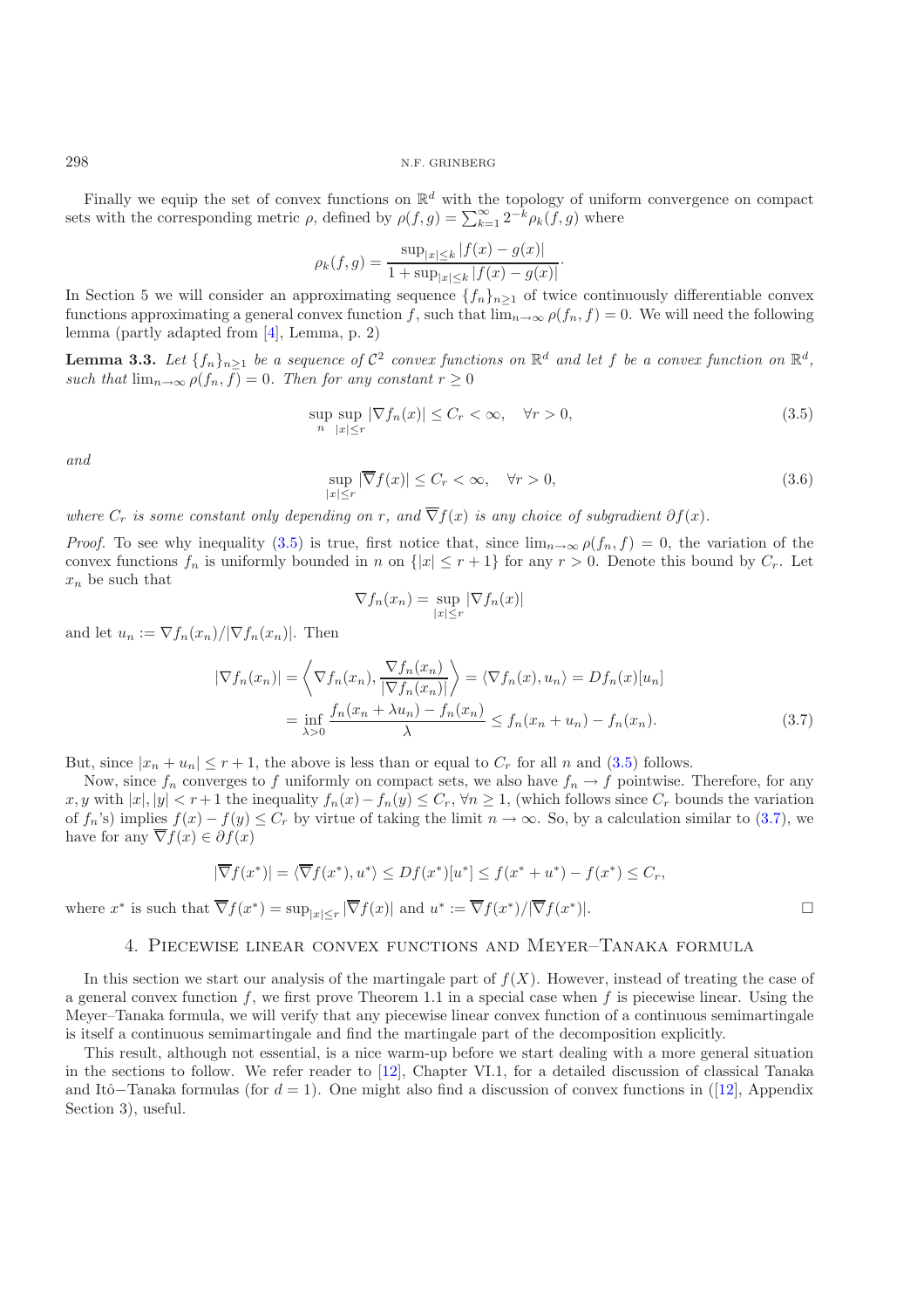We first recall the *Meyer–Tanaka formula* (Tanaka formula, if  $X = B$  is a standard Brownian motion):

**Theorem 4.1** (Meyer–Tanaka formula for continuous semimartingales)**.** *Let* X *be a continuous semimartingale. Define the function sgn(x) to be* −1 *if*  $x \le 0$  *and* 1 *otherwise. Then*  $f(X)$ *, where*  $f(x) = |x|$ *, is again a semimartingale and, in particular,*

$$
|X_t| = |X_0| + \int_0^t \text{sgn}(X_s) \text{d}X_s + L_t^0,
$$

where  $L_t^0$  *is the local time of* X *at* 0*.* 

Here, by extending the classic Meyer–Tanaka formula, we prove a more general result. Namely, we will prove that any piecewise linear convex function of a continuous semimartingale is itself a continuous semimartingale and find the martingale part of the decomposition explicitly.

**Proposition 4.2.** Let  $X = (X^1, \ldots, X^d)$  be a continuous semimartingale living on  $\mathbb{R}^d$ , with i<sup>th</sup> component *having decomposition*  $X_t^i = X_0^i + M_t^i + A_t^i$ ,  $i \in \{1, ..., d\}$ . Let  $f : \mathbb{R}^d \to \mathbb{R}$  be a function defined by  $f(x) =$  $l_1(x) \vee \ldots \vee l_k(x)$ ,  $x \in \mathbb{R}^d$ , where  $l_i(x) = \alpha_i + \sum_{j=1}^d \beta_{ij} x_j = \alpha_i + \beta_i^T x$ , for  $\alpha_i, \beta_i \in \mathbb{R}^d$ ,  $i \in \{1, \ldots, k\}$ , and  $x \vee y := \sup\{x, y\}$ . Then  $f(X)$  is a semimartingale with decomposition

<span id="page-6-0"></span>
$$
f(X_t) = f(X_0) + \sum_{i=1}^{k} \int_0^t \mathbf{1}_{B_i}(X_s) \beta_i^T dX_s + \frac{1}{2} L_t,
$$
\n(4.1)

where  $B_i = \{x : \min\{k : \sup_j \{l_j(x)\} = l_k(x)\} = i\}$  and  $L_t$  *is an increasing process, constant on the complement of*  $\{t : l_i(X_t) = l_j(X_t) \text{ for any } i \neq j\}$ . In particular, the local martingale part of  $f(X)$  is given by

<span id="page-6-1"></span>
$$
\sum_{i=1}^{k} \int_{0}^{t} \mathbf{1}_{B_{i}}(X_{s}) \beta_{i}^{T} dM_{s}.
$$
\n(4.2)

*Proof.* We prove the proposition for the case when  $k = 2$  and any  $d \ge 1$  and the general case follows by induction. Consider  $f(x) = l_1(x) \vee l_2(x)$ . Denote  $l_1(X_t) = Y_t$  and  $l_2(X_t) = Z_t$ . Since  $X_t$  is a continuous semimartingale so are affine functionals,  $Y_t$  and  $Z_t$ , of  $X_t$ . Let the corresponding decompositions be  $Y = M + A$ and  $Z = N + S$ . Consider  $f(x) = l_1(x) \vee l_2(x) = y \vee z$ . We can rewrite  $y \vee z$  as follows

$$
y \vee z = \frac{1}{2} (|y - z| + y + z).
$$

Hence, using the differential notation for simplicity, we obtain

$$
d(Y_t \vee Z_t) = \frac{1}{2}d(|Y_t - Z_t| + Y_t + Z_t) = \frac{1}{2}(d(|W_t|) + dY_t + dZ_t),
$$

where  $W := Y - Z$ , and so  $W = (M - N) + (A - S)$ . Using Meyer–Tanaka formula the above becomes

$$
\frac{1}{2} \left( \text{sgn}(W_t) \mathrm{d}W_t + \mathrm{d}L_t^0 + \mathrm{d}Y_t + \mathrm{d}Z_t \right),\,
$$

where  $L_t^0$  is the local time of W at 0. Next

$$
\frac{1}{2} \left( \text{sgn}(W_t) \text{d}(M_t - N_t) + \text{sgn}(W_t) \text{d}(A_t - S_t) + \text{d}(M_t + A_t) + \text{d}(N_t + S_t) + \text{d}L_t^0 \right) = \frac{1}{2} \left[ \left( \text{sgn}(W_t) + 1 \right) \text{d}M_t \right. \\ \left. - \left( \text{sgn}(W_t) - 1 \right) \text{d}N_t + \left( \text{sgn}(W_t) + 1 \right) \text{d}A_t - \left( \text{sgn}(W_t) - 1 \right) \text{d}S_t + \text{d}L_t^0 \right].
$$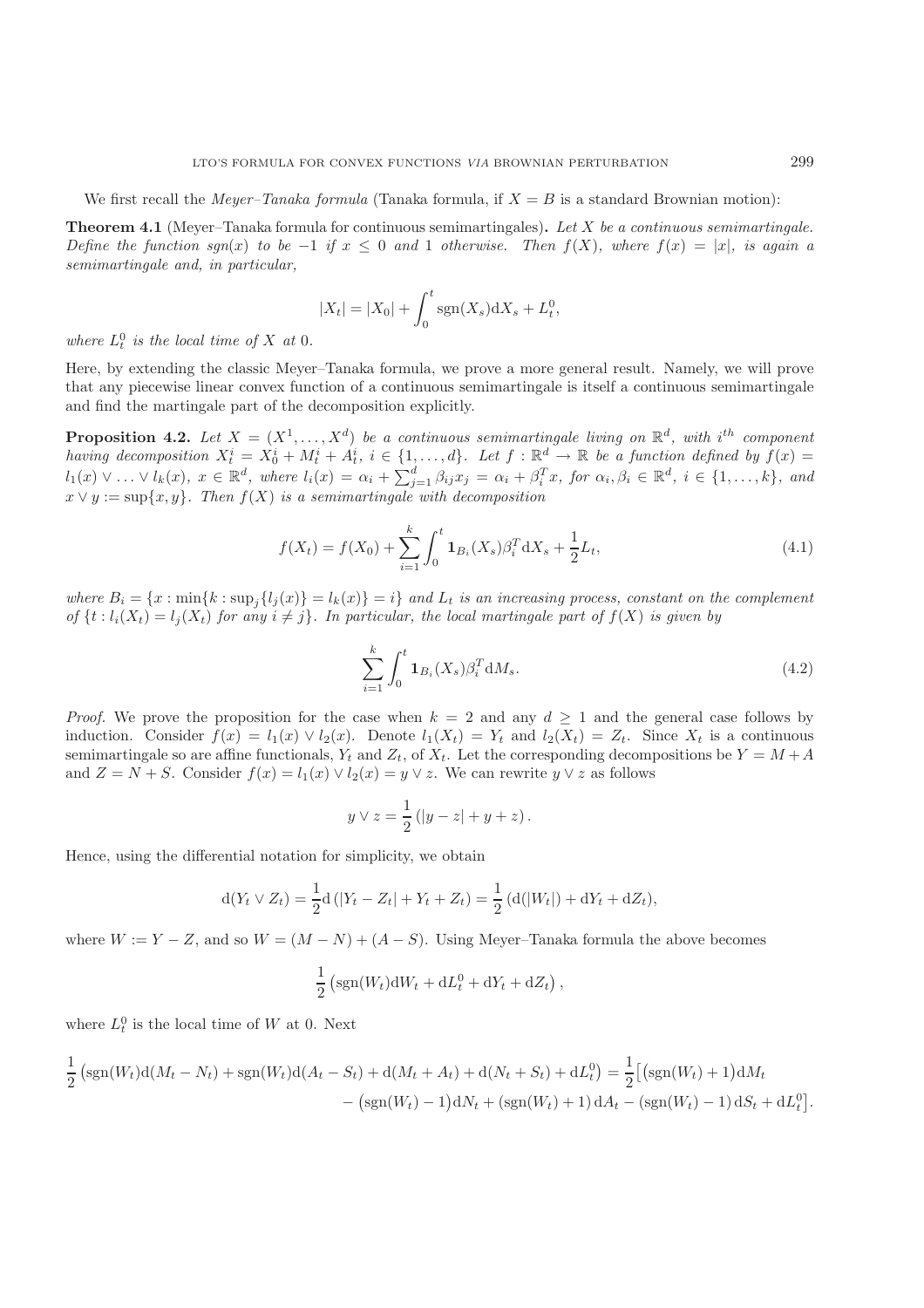Now sgn( $W_t$ ) = sgn( $Y_t - Z_t$ ) = **1**<sub>[Y*t*</sub>≤Z<sub>t</sub>] − **1**<sub>[Y<sub>t</sub>≤Z<sub>t</sub>] and so sgn( $W_t$ )+1 = 2**1**<sub>[Y<sub>t</sub>≤Z<sub>t</sub>]. and sgn( $W_t$ )−1 = −2**1**<sub>[Y<sub>t</sub> ≤Z<sub>t</sub>].</sub></sub></sub> Hence we obtain

$$
d(Y_t \vee Z_t) = \mathbf{1}_{[Y_t > Z_t]} dM_t + \mathbf{1}_{[Y_t \le Z_t]} dN_t + \mathbf{1}_{[Y_t > Z_t]} dA_t + \mathbf{1}_{[Y_t \le Z_t]} dS_t + \frac{1}{2} dL_t
$$
  
=  $\mathbf{1}_{[Y_t > Z_t]} dY_t + \mathbf{1}_{[Y_t \le Z_t]} dZ_t + \frac{1}{2} dL_t$ 

or

$$
Y_t \vee Z_t = Y_0 \vee Z_0 + \int_0^t \mathbf{1}_{[Y_s > Z_s]} \mathrm{d}Y_s + \int_0^t \mathbf{1}_{[Y_s \le Z_s]} \mathrm{d}Z_s + \frac{1}{2} \mathrm{d}L_t,
$$

where  $L_t$  is a continuous increasing process, constant on the complement of  $\{t : l_1(X_t) = l_2(X_t)\}\.$  The above expression is exactly [\(4.1\)](#page-6-0) for  $n = 2$ . Noticing that  $x \vee y \vee z = (x \vee y) \vee z$ , the general case follows by induction.  $\Box$ 

Clearly the integrand in [\(4.2\)](#page-6-1) is a measurable selection of the multivalued map  $\partial f(x)$  and so Theorem [1.1](#page-1-0) holds in the special case of convex piecewise linear functions. To illustrate this result we consider our simple example again: for  $f(x) = |x|$  we have  $d = 1, k = 2, l_1(x) = -x$  and  $l_2(x) = x$  and so  $B_1 = \{x : x < 0\}$ ,  $B_2 = \{x : x \ge 0\}$  and  $L_t$  is an increasing process constant on the complement of  $\{t : X_t = 0\}$ .

# 5. SEMIMARTINGALE DECOMPOSITION OF  $f(\widetilde{X}_t)$

We are now ready to start the analysis of the general case of a convex function  $f$  defined over the whole of the Euclidean space  $\mathbb{R}^d$ . Let X be a continuous semimartingale in  $\mathbb{R}^d$  with decomposition  $X = M + A$  and defined on some filtered probability space  $(\Omega, \mathcal{F}, \{\mathcal{F}_t\}_{t>0}, \mathbb{P})$ . Let  $(\widetilde{\Omega}, \widetilde{\mathcal{F}}, \{\widetilde{\mathcal{F}}_t\}_{t>0}, \widetilde{\mathbb{P}})$  be some enlargement of this space and let B be an  $(\widetilde{\mathcal{F}}_t)$ -standard Brownian motion independent of X. Define the *perturbed process*  $\widetilde{X}$  on  $(\widetilde{\Omega}, \widetilde{\mathcal{F}}, \{\widetilde{\mathcal{F}}_t\}_{t>0}, \widetilde{\mathbb{P}})$  by

$$
\widetilde{X}_t^{(\epsilon)} := \widetilde{X}_t := X_t + \epsilon B_t, \qquad \epsilon > 0, \quad t \ge 0.
$$

For simplicity of notation we shall suppress the superscript  $(\epsilon)$  wherever possible. For simplicity also but without loss of generality we can assume that  $X_0 = \tilde{X}_0 = 0$ .

In this section we find the martingale part of  $f(\tilde{X}^{(\epsilon)})$  explicitly in order to take the limit as  $\epsilon \to 0$  in the next section and hence prove Theorem [1.1.](#page-1-0) The reasoning behind adding a small amount of Brownian motion to  $X$ is as follows: we know very little about the behaviour of  $X$  as it is a general semimartingale. For instance, it can at some times be trivial, *i.e.* constant. Hence, it might spend positive amount of time in the points where f is not differentiable, that is, where it has more than one supporting hyperplane. To avoid this happening we perturb X by adding  $\epsilon B$ . Then

# <span id="page-7-0"></span>**Lemma 5.1.**  $\tilde{X}_t$  *has a probability density at each*  $t > 0$  *and, in particular, spends zero time in any null set.*

*Proof.* It suffices to prove that  $\widetilde{\mathbb{P}}(\widetilde{X}_t \in N) = 0$  for any  $t > 0$  and  $N \subset \mathbb{R}^d$  with  $Leb(N) = 0$ . Then it will follow that for all  $t > 0$  the law of  $\widetilde{X}_t$  under  $\widetilde{\mathbb{P}}$  is absolutely continuous with respect to the Lebesgue measure. For any Lebesgue-null set  $N$  we have

$$
\widetilde{\mathbb{P}}(\widetilde{X}_t \in N) = \mathbb{E}\left[\widetilde{\mathbb{P}}(\widetilde{X}_t \in N | \mathcal{F}_t)\right],
$$

where  $\mathcal{F}_t = \sigma({X_s; 0 \le s \le t})$ , and we use the tower property of conditional expectation. Next we express  $\tilde{X}_t$ in terms of  $X_t$  and  $B_t$  and use the fact that  $B_t$  is independent of  $X_t$ , and hence of  $\mathcal{F}_t$ , to obtain

$$
\mathbb{E}\big[\widetilde{\mathbb{P}}(X_t + \epsilon B_t \in N | \mathcal{F}_t)\big] = \int \widetilde{\mathbb{P}}(x + \epsilon B_t \in N) \mathrm{d}\mu_t(x),
$$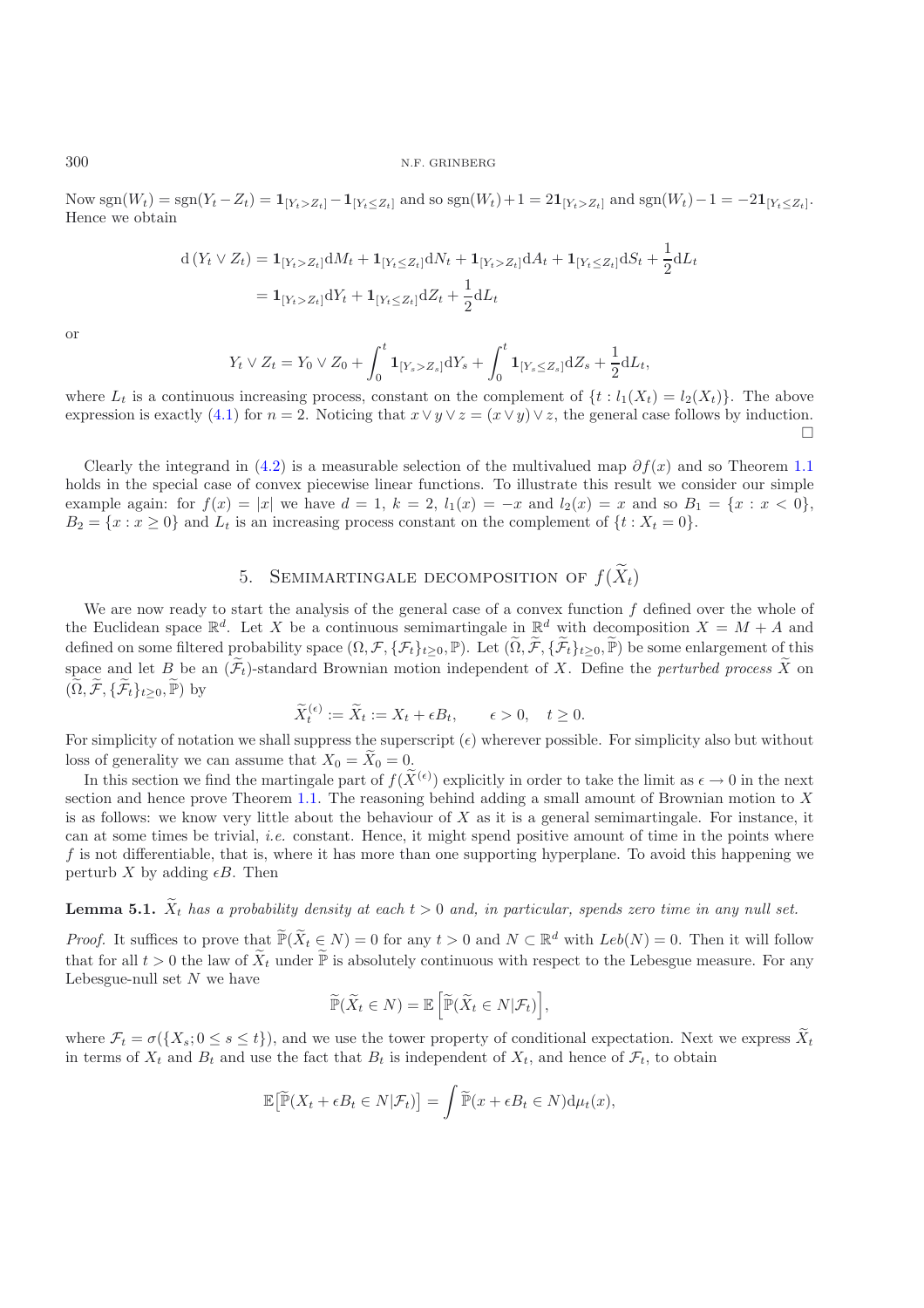where  $\mu_t$  is the law of  $X_t$  (under  $\mathbb{P}$ ). Observe that  $\hat{B}_t := x + \epsilon B_t$  is a Brownian motion started at x with  $\langle \hat{B}_t, \hat{B}_t \rangle = \epsilon^2 t$ . But we know that Brownian motion hits null-sets with probability zero. Hence, the above integral is equal to zero and the lemma is proved.  $\Box$ 

In Section 3 we have seen that  $\mathcal{D}^c$ , the set of points at which f is not differentiable, is Lebesgue-null. Consequently, by the above lemma, X spends zero time at those "ambiguous" points. Hence,  $\nabla f(X)$  is almost surely everywhere defined. Moreover, a particular measurable choice of  $\overline{\nabla} f(x) \in \partial f(x)$  at each  $x \in \mathcal{D}^c$  is unimportant as it does not change the value of the stochastic integral  $\int_0^t \overline{\nabla} f(\tilde{X}_s) d\widetilde{M}_s$ , which we will show is the martingale part of  $f(\tilde{X})$ . To do that we approximate f by a sequence of convex *twice continuously differentiable* functions.

Let  $\{f_n\}_{n\geq 1}$  be a sequence of such twice continuously differentiable convex functions on  $\mathbb{R}^d$  converging to f with respect to the metric  $\rho$  described at the end of Section 3, *i.e.*  $\lim_{n\to\infty} \rho(f_n, f) = 0$ . We need to prove that the stochastic integral  $\int_0^t \nabla f_n(\widetilde{X}_s) d\widetilde{M}_s$ , the martingale part of  $f_n(\widetilde{X})$ , converges in some sense to  $\int_0^t \overline{\nabla} f(\widetilde{X}_s) d\widetilde{M}_s$ for some measurable choice of  $\overline{\nabla} f(x) \in \partial f(x)$ , and that it is indeed the martingale part of  $f(\tilde{X})$ . It turns out that the convergence is in the  $\mathcal{H}^1$  norm: for a continuous semimartingale X with decomposition  $X = M + A$ we define

$$
\parallel X\parallel_{\mathcal{H}^p}=\parallel \langle M,M\rangle^{1/2}_{\infty}+\int_0^{\infty}|\mathrm{d}A_s|\parallel_{L^p}.
$$

The  $\mathcal{H}^p$ -space consists of all semimartingales X such that  $|| X ||_{\mathcal{H}^p} < \infty$ . Once the convergence is established, the fact that  $\int \overline{\nabla} f(\tilde{X}) d\tilde{X}$  is a local martingale part of  $f(\tilde{X})$  will follow from ([\[4](#page-13-1)], Thm. 1), of Carlen and Protter.

Suppose  $\{X^n\}_{n\geq 1}$  is a sequence of continuous semimartingales with the decomposition  $X^n = X_0^n + M^n + A^n$ , such that  $\lim_{n\to\infty} \mathbb{E}[(X^n - X)^*] = 0$ . Here  $X^* = \sup_t |X_t|$ . Barlow and Protter prove ([\[1\]](#page-13-14), Thm. 1) that under some regularity conditions imposed on  $M<sup>n</sup>$  and  $A<sup>n</sup>$  not only that the limiting process X is again a continuous semimartingale but that there is also convergence of the corresponding martingale and finite variation process parts of the decompositions.

In ([\[4\]](#page-13-1), Thm. 1), Carlen and Protter prove that the assumptions of ([\[1\]](#page-13-14), Thm. 1), are satisfied in the case when the sequence of  $\mathcal{C}^2$  convex functions  $\{f_n\}_{n\geq 1}$  of a (not necessarily continuous) semimartingale  $X = M + A$ converges to a convex  $f$ , thus making the result applicable in our situation.

We are now ready to prove the following

<span id="page-8-0"></span>**Lemma 5.2.** *The local martingale part of*  $f(\widetilde{X}_t)$  *is given by the limit* 

<span id="page-8-1"></span>
$$
\lim_{n \to \infty} \int_0^t \nabla f_n(\widetilde{X}_s) d\widetilde{M}_s = \int_0^t \overline{\nabla} f(\widetilde{X}_s) d\widetilde{M}_s \tag{5.1}
$$

*locally in*  $\mathcal{H}^1$ *, where*  $\overline{\nabla} f(x) \in \partial f(x)$  *is some measurable choice of a subgradient of* f *at* x.

*Proof.* Since for each  $n \geq 1$   $f_n$  is a  $\mathcal{C}^2$  function, the martingale part of  $f_n(\tilde{X})$  is given by  $\int \nabla f_n(\tilde{X}) d\tilde{M}$ , where  $M = M + \epsilon B$ . The result of Carlen and Protter, applied to our sequence  $\{f_n\}_{n\geq 1}$  and the semimartingale X, then ensures that the martingale part of the limiting process  $f(\tilde{X}_t)$  is given by the limit of  $\int \nabla f_n(\tilde{X}) d\tilde{M}$  as n tends to infinity, locally in  $\mathcal{H}^1$ . Our aim is to prove that this limit is indeed equal to  $\int \overline{\nabla} f(\tilde{X}) d\tilde{M}$  for some measurable choice of a subgradient  $\overline{\nabla} f \in \partial f$ .

We first need to suitably localise our process. Let  $B(r)$  be an open ball of radius r and  $B(r')$  an open ball of radius r' with  $r' > r > 0$ , both centred at the origin. For all  $r, r' > 0$  define stopping times  $T_r := \inf\{t : X_t \notin$  $B(r)$ } and  $\widetilde{T}_{r'} := \inf\{t : \widetilde{X}_t \notin B(r')\}$  and take  $\widetilde{T} = T_r \wedge \widetilde{T}_{r'}$ . Assume also that  $\widetilde{X}_{t \wedge \widetilde{T}}, X_{t \wedge \widetilde{T}} \in \mathcal{H}^1$  for all  $t \geq 0$ ; we know that continuous semimartingales are at least locally in  $\mathcal{H}^1$ . We consider the stopped process  $\bar{X}_{t \wedge \tilde{T}}$ . Note that  $X_{t\wedge \widetilde{T}} \in B(r) \subset B(r')$  and  $X_{t\wedge \widetilde{T}} \in B(r')$  for all  $t \geq 0$ . By Lemma [5.1](#page-7-0) the law of the localised process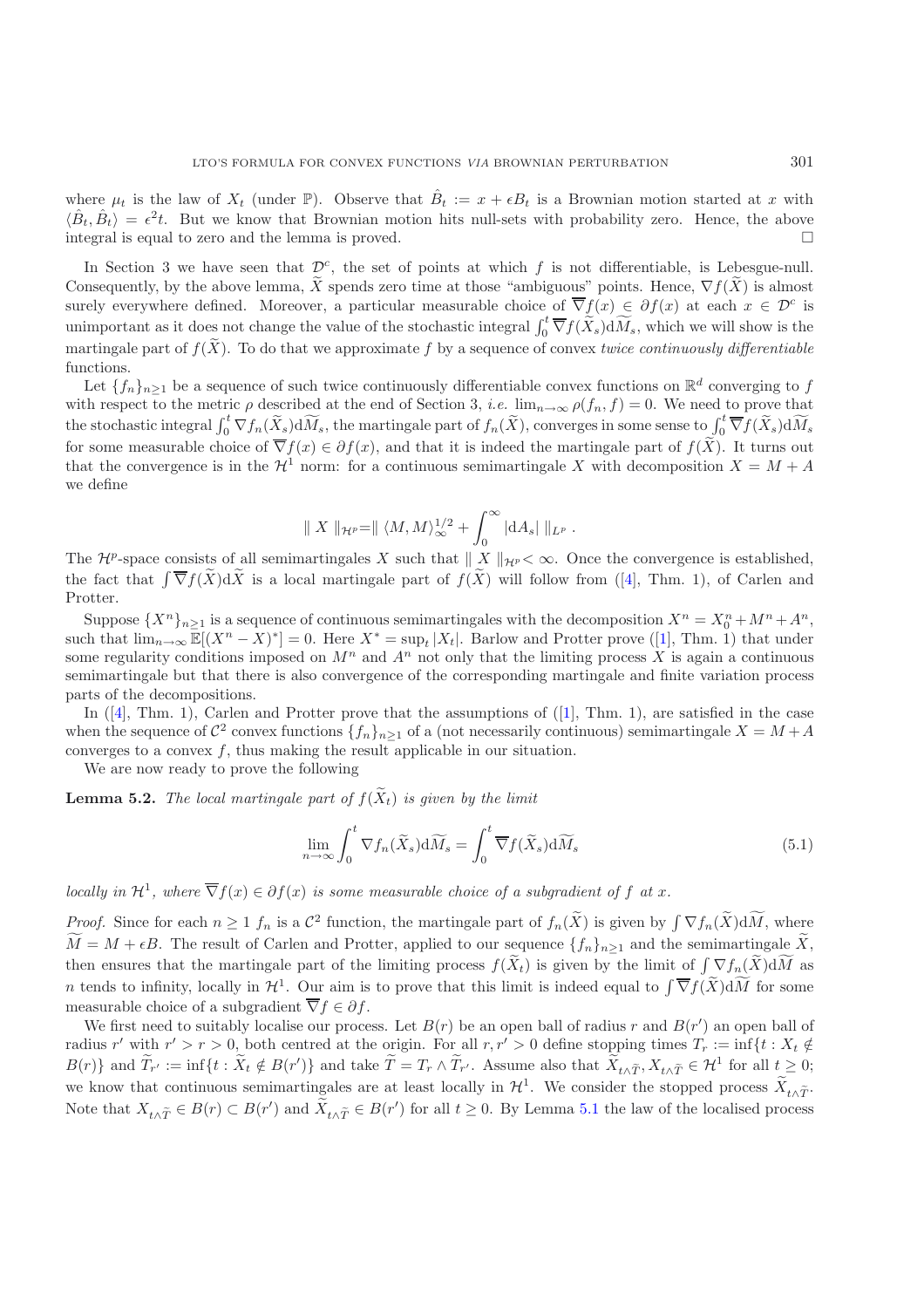$\widetilde{X}_{t\wedge\widetilde{T}}$  under  $\widetilde{\mathbb{P}}$  has the density for all  $t<\widetilde{T}$ ; whether  $\widetilde{X}_{\widetilde{T}}$  is in  $\mathcal D$  or not is not important, since it doesn't affect the value of the integrals  $\int_0^{\widetilde{T}} \overline{\nabla} f_n(\widetilde{X}_s) d\widetilde{M}_s$ , for  $n \geq 1$ , and  $\int_0^{\widetilde{T}} \nabla f(\widetilde{X}_s) d\widetilde{M}_s$ .

Note that for proving Lemma [5.2](#page-8-0) it would have sufficed to stop X at  $T_{r'}$ . However, in order to be consistent with localisation we will be using to prove Theorem [1.1](#page-1-0) and also to prove Lemma [5.3](#page-9-0) below, we use  $T = T_r \wedge T_{r'}$ instead.

Notice that convergence of a continuous (local) martingale M in  $\mathcal{H}^p$  is equivalent to convergence of  $\langle M, M \rangle^{1/2}$ in  $\mathcal{L}^p$ . So, in this case convergence in  $\mathcal{H}^p$  implies convergence in  $\mathcal{H}^l$  for  $1 \leq l \leq p$ . In our case it is easier to prove convergence [\(5.1\)](#page-8-1) in  $\mathcal{H}^2$  and then deduce convergence in  $\mathcal{H}^1$ . For any measurable selection  $\overline{\nabla} f \in \partial f$  and  $t > 0$  we have

$$
\lim_{n\to\infty}\left|\left|\int_0^{t\wedge\widetilde{T}}\left(\nabla f_n(\widetilde{X}_s)-\overline{\nabla} f(\widetilde{X}_s)\right)\mathrm{d}\widetilde{M}_s\right|\right|_{\mathcal{H}^2}=\lim_{n\to\infty}\mathbb{E}\left[\int_0^{t\wedge\widetilde{T}}\left(\nabla f_n(\widetilde{X}_s)-\overline{\nabla} f(\widetilde{X}_s)\right)^2\mathrm{d}\langle\widetilde{M},\widetilde{M}\rangle_s\right]^{1/2}.
$$

Using inequalities  $(3.5)$  and  $(3.6)$  we can bound the expression inside the expectation sign above as follows

$$
\begin{split} \int_0^{t\wedge \widetilde T}\left(\nabla f_n(\widetilde X_s)-\overline \nabla f(\widetilde X_s)\right)^2\mathrm{d}\langle \widetilde M,\widetilde M\rangle_s &\leq 4C_{r'}^2\int_0^{t\wedge \widetilde T}\mathrm{d}\langle \widetilde M,\widetilde M\rangle_s\\ &\leq 4C_{r'}^2\langle \widetilde M,\widetilde M\rangle_{t\wedge \widetilde T}<\infty, \end{split}
$$

where the quadratic variation  $\langle M, M \rangle_{t \wedge \widetilde{T}}$  is finite because it is the bracket of a bounded continuous semimartingale  $X_{t\wedge\widetilde{T}}$  (see [\[12](#page-13-13)], Chap. IV, Thm. 1.3). Using dominated convergence theorem we can now take the limit inside the expectation sign and, since the integrand is bounded above by  $4C_{r}^2$ , we can also pull the limit inside the integral sign. We can then use almost sure convergence of  $\nabla f_n(\tilde{X}_t)$  to  $\nabla f(\tilde{X}_t)$  for all  $\tilde{X}_t \in \mathcal{D}$  and the fact that particular choices  $\overline{\nabla} f(\widetilde{X}_t) \in \partial f(\widetilde{X}_t)$  for  $\widetilde{X}_t \in \mathcal{D}^c$  are not charged by the integral to conclude that the limit in question is equal to

$$
\mathbb{E}\Bigg[\int_0^{t\wedge \widetilde{T}} \lim_{n\to\infty} \left(\nabla f_n(\widetilde{X}_s)-\overline{\nabla} f(\widetilde{X}_s)\right)^2 \mathrm{d}\langle \widetilde{M},\widetilde{M}\rangle_s\Bigg]^{1/2}=0.
$$

It follows that  $\int_0^{t\wedge \tilde{T}} \nabla f_n(\tilde{X}_s) d\widetilde{M}_s$  converges to  $\int_0^{t\wedge \tilde{T}} \nabla f(\tilde{X}_s) d\widetilde{M}_s$  in  $\mathcal{H}^2$  and, hence, in  $\mathcal{H}^1$ . This is true for any radii  $r' > r > 0$  of localisation, and so  $(5.1)$  follows.  $\Box$ 

<span id="page-9-0"></span>We also prove the following lemma concerning the semimartingale decomposition of  $f(\tilde{X})$  which we will require for the Proof of Theorem [1.1.](#page-1-0)

**Lemma 5.3.** Let  $\widetilde{N}^{(\epsilon)}$  and  $\widetilde{S}^{(\epsilon)}$  be the martingale and the finite variation parts of the semimartingale decomposition of  $f(\widetilde{X}^{(\epsilon)})$  respectively. Then for all  $\epsilon \leq 1$ 

<span id="page-9-1"></span>
$$
\mathbb{E}\left[\sup_{t\leq\tilde{T}}\left|\tilde{N}_{t}^{(\epsilon)}\right|\right] \leq K_{r,r'},\tag{5.2a}
$$

<span id="page-9-2"></span>
$$
\mathbb{E}\left[\left.\int_{0}^{\widetilde{T}}\left|\mathrm{d}\widetilde{S}_{t}^{\left(\epsilon\right)}\right|\right]\leq K_{r,r'},\tag{5.2b}
$$

where  $K_{r,r'}$  is a constant depending on r and r' and independent of  $\epsilon$ .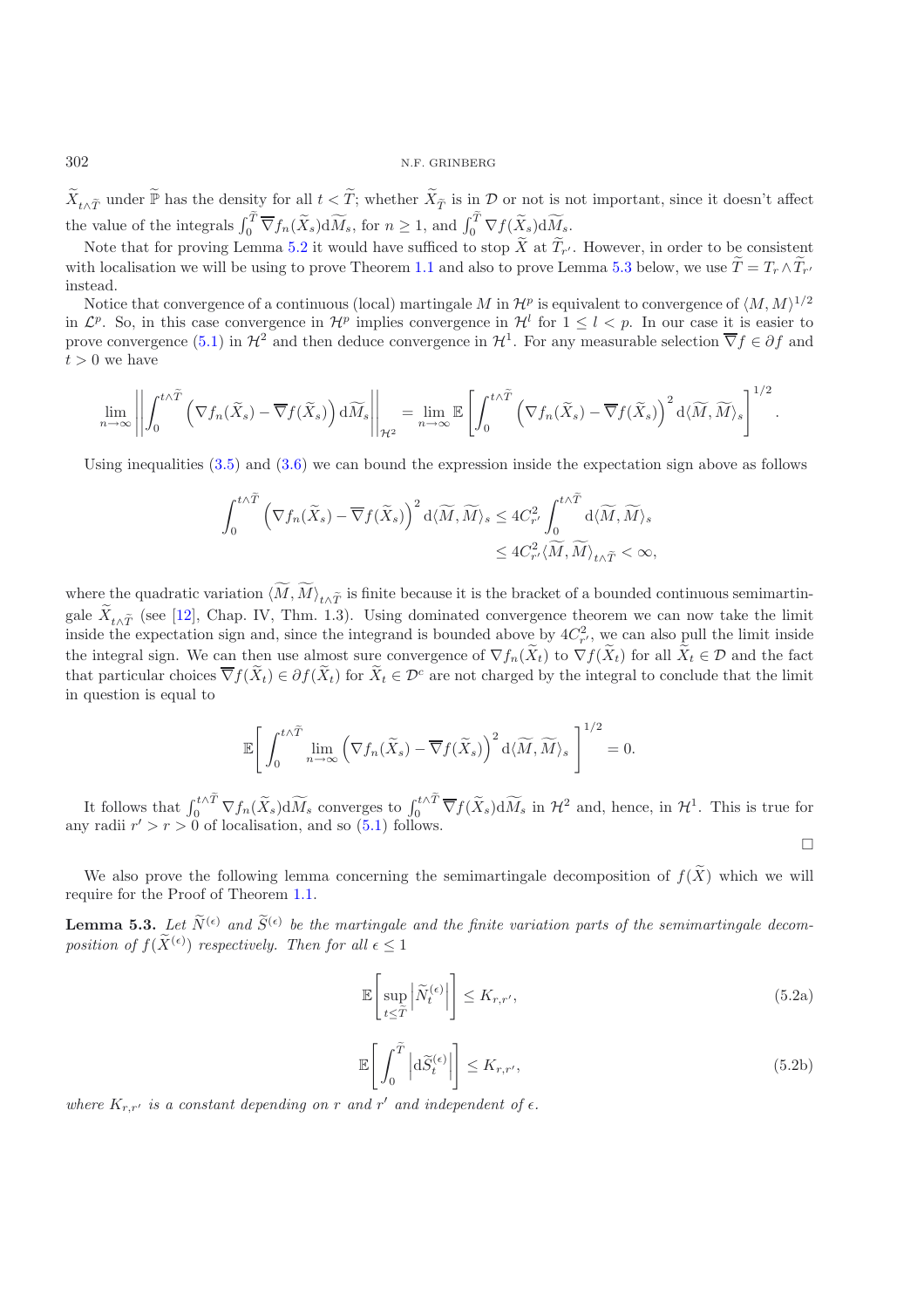*Proof.* The proof largely follows proof of  $([4], Thm. 1)$  $([4], Thm. 1)$  $([4], Thm. 1)$  we prove that the sequence of continuous semimartingales  ${f_n(\tilde{X})}_{n\geq 1}$  satisfies the conditions of [\[1\]](#page-13-14), Theorem 1, *i.e.* that

<span id="page-10-0"></span>
$$
\lim_{n \to \infty} \mathbb{E} \left[ \sup_{t \le \tilde{T}} \left| f_n(\tilde{X}_t) - f(\tilde{X}_t) \right| \right] = 0 \tag{5.3a}
$$

<span id="page-10-1"></span>
$$
\sup_{n\geq 1} \mathbb{E}\left[\sup_{t\leq \tilde{T}} \left|\tilde{N}_t^n\right|\right] \leq K_{r,r'},\tag{5.3b}
$$

<span id="page-10-2"></span>
$$
\sup_{n\geq 1} \mathbb{E}\left[\left.\int_0^{\widetilde{T}} \left|\mathrm{d}\widetilde{S}_t^n\right|\right]\right] \leq K_{r,r'},\tag{5.3c}
$$

where  $\widetilde{N}^n$  and  $\widetilde{S}^n$ , for  $n \geq 1$ , are the martingale and the finite variation part of the decomposition of  $f_n(\widetilde{X})$ respectively. Then [\(5.2a\)](#page-9-1) and [\(5.2b\)](#page-9-2) will follow immediately by [\[1](#page-13-14)] Theorem 1. The difference from the proof of [\[4](#page-13-1)] Theorem 1 is only in the fact that we need to ensure that for small enough  $\epsilon$  the constant  $K_{r,r'}$  above can be taken to be independent of  $\epsilon$  (this is necessary in order to apply [\[1\]](#page-13-14), Thm. 1, to the sequence of semimartingales  ${f(\widetilde{X}^{(\epsilon)})}_{\epsilon>0}$  in the proof of Thm. 1).

First of all notice that  $(5.3a)$  follows from the fact that  $\lim_{n\to\infty}\rho(f_n, f) = 0$ . Next we consider  $(5.3b)$ ; for each  $n \geq 1$  the martingale part of  $f_n(\tilde{X})$  is given by the stochastic integral  $\tilde{N}^n = \int \nabla f_n(\tilde{X}) d\tilde{M}$ . By the Burkholder–Davis–Gundy inequality we have for some constant  $p < \infty$ 

$$
\mathbb{E}\left[\sup_{t\leq \widetilde{T}}|\widetilde{N}^n_t|\right] \leq p \mathbb{E}\left[\langle \widetilde{N}^n, \widetilde{N}^n\rangle_{\widetilde{T}}^{1/2}\right]
$$
  
=  $p \mathbb{E}\left[\left(\int_0^{\widetilde{T}} |\nabla f_n(\widetilde{X}_t)|^2 d\langle \widetilde{M}, \widetilde{M}\rangle_t\right)^{1/2}\right]$   
 $\leq p C_{r'} \mathbb{E}\left[\langle \widetilde{M}, \widetilde{M}\rangle_{\widetilde{T}}^{1/2}\right],$ 

where the second inequality follows by inequality [\(3.5\)](#page-5-0) in Lemma [3.3.](#page-5-3) To finish we need to bound  $\langle M, M \rangle_{\tilde{T}}$  by some constant independent of  $\epsilon$ . We have  $\langle M, M \rangle_{\tilde{T}} = \langle M, M \rangle_{\tilde{T}} + \epsilon^2 \tilde{T}$  which for all  $\epsilon \leq 1$  is less or equal to  $\langle M, M \rangle_{\widetilde{T}} + T$  which is in turn bounded above by  $\langle M, M \rangle_{T_r} + T_r$ , since  $T_r \ge T = T_r \wedge T_{r'}$ . Hence, for all  $\epsilon \le 1$ 

$$
\mathbb{E}\Bigg[\sup_{t\leq \tilde T}|\tilde N_t^n|\Bigg]\leq pC_{r'}\mathbb{E}\Big[\big(\langle M,M\rangle_{T_r}+T_r)^{1/2}\Big],
$$

where the right-hand side is independent of  $\epsilon$  as well as n, and so  $(5.3b)$  follows.

The proof of  $(5.3c)$  largely mimics the argument in Carlen and Proter  $([4], pp. 4-5)$  $([4], pp. 4-5)$  $([4], pp. 4-5)$ , modulo obvious simplifications to allow for the fact that our case is continuous and using Lipschitz continuity of f in  $B(r')$ .  $\Box$ 

The assertion of the lemma now follows by Theorem 1 in [\[1\]](#page-13-14).

### 6. Proof of Theorem 1.1

Finally we need to derive the analogous result for our original object of interest, continuous semimartingale X.

*Proof of Theorem 1.1.* We have  $\lim_{\epsilon \downarrow 0} \widetilde{X}^{(\epsilon)} = X$  almost surely and, thus, for a continuous convex f,  $\lim_{\epsilon \downarrow 0} f(\widetilde{X}^{(\epsilon)})$  $= f(X)$  almost surely. Note that the limit of the process  $\tilde{X}^{(\epsilon)}$  as  $\epsilon$  tends to zero lives in the enlarged probability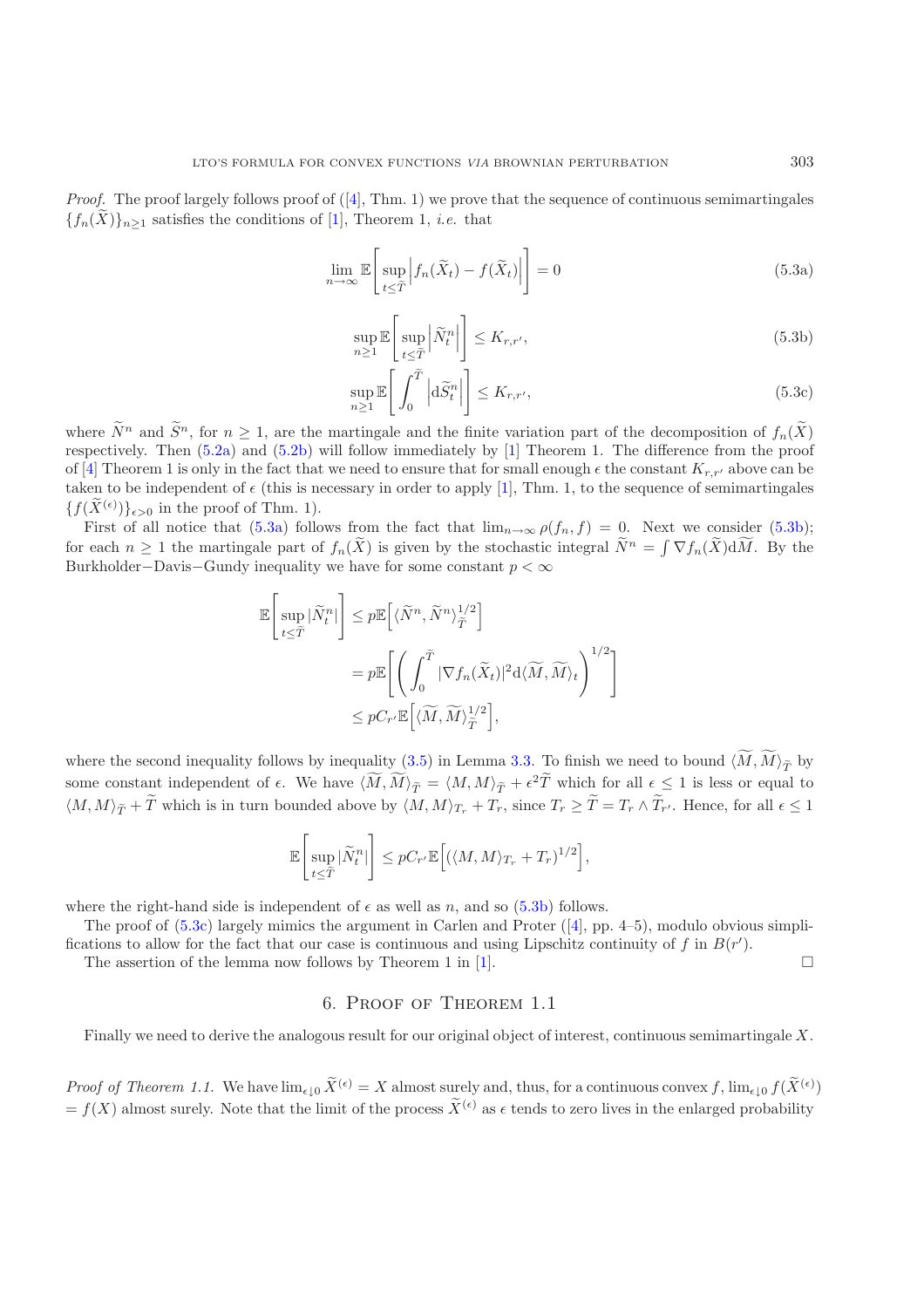space  $(\widetilde{\Omega}, \widetilde{\mathcal{F}}, \{\widetilde{\mathcal{F}}_t\}_{t\geq0}, \widetilde{\mathbb{P}})$ , even though the original process  $X$  is defined on  $(\Omega, \mathcal{F}, \{\mathcal{F}_t\}_{t\geq0}, \mathbb{P})$ . We use the same localisation as in the proof of Lemma [5.2,](#page-8-0) *i.e.* we consider  $X_{t \wedge \tilde{T}}$  with  $T = T_r \wedge T_{r'} = \inf\{t : X_t \notin B(r)\} \wedge \inf\{t : X_t \notin B(r)\}$  $X_t \notin B(r')\},\$  with  $r' > r > 0.$ 

Crucially by Itô's lemma  $f(\widetilde{X}^{(\epsilon)})$  is a continuous semimartingale for every  $\epsilon > 0$ . Hence, we can apply the result of Barlow and Protter ([\[1](#page-13-14)], Thm. 1), if we can show that the conditions of the theorem are satisfied in our case, *i.e.* that

$$
\lim_{\epsilon \downarrow 0} \mathbb{E} \left[ \sup_{t \leq \tilde{T}} |f(\tilde{X}_t^{(\epsilon)}) - f(X_t)| \right] = 0
$$
  

$$
\sup_{\epsilon > 0} \mathbb{E} \left[ \sup_{t \leq \tilde{T}} |\tilde{N}_t^{(\epsilon)}| \right] \leq K_{r,r'},
$$
  

$$
\sup_{\epsilon > 0} \mathbb{E} \left[ \int_0^{\tilde{T}} |d\tilde{S}_t^{(\epsilon)}| \right] \leq K_{r,r'},
$$

where  $\widetilde{N}^{(\epsilon)}$  and  $\widetilde{S}^{(\epsilon)}$  are the martingale and the finite variation parts of the semimartingale decomposition of  $f(\widetilde{X}^{(\epsilon)})$  respectively and  $K_{r,r'}$  is some finite constant which only depends on r and r'. In view of Lemma [5.3](#page-9-0) we need to check only the first of the three conditions above (we can assume that  $\epsilon \leq 1$ ). Using the fact that f is Lipschitz in the ball  $B(r')$ , we have

$$
\mathbb{E}\left[\sup_{t\leq \tilde{T}}|f(\tilde{X}_t)-f(X_t)|\right]\leq K_{r'}\mathbb{E}\left[\sup_{t\leq \tilde{T}}|\tilde{X}_t-X_t|\right]=\epsilon K_{r'}\mathbb{E}\left[\sup_{t\leq \tilde{T}}|B_t|\right],
$$

where  $K_{r'} < \infty$  is a Lipschitz constant depending on r'. Taking the limit  $\epsilon \to 0$  gives the desired result. Together with expressions [\(5.2a\)](#page-9-1) and [\(5.2b\)](#page-9-2) of Lemma [5.3](#page-9-0) this ensures that the conditions of [\[1\]](#page-13-14), Theorem 1 are satisfied in our case. From Lemma [5.2](#page-8-0) we know that for each  $\epsilon > 0$  the martingale part of  $f(\tilde{X}^{(\epsilon)})$  is equal to  $\widetilde{N}^{(\epsilon)} = \int \overline{\nabla} f(\widetilde{X}^{(\epsilon)}) d\widetilde{M}^{(\epsilon)}$ ; it now follows immediately that the martingale part of  $f(X)$  is given by the limit as  $\epsilon \to 0$  of  $\widetilde{N}^{(\epsilon)}$ , locally in  $\mathcal{H}^1$ . All is left to prove now is that this limit is given by  $\int \overline{\nabla} f(X) dM$  for some measurable choice of  $\overline{\nabla} f(x) \in \partial f(x)$ , *i.e.* that for all  $t > 0$ 

$$
\lim_{\epsilon \downarrow 0} \int_0^t \overline{\nabla} f(\widetilde{X}_{s \wedge \widetilde{T}}^{(\epsilon)}) \mathrm{d}\widetilde{M}_{s \wedge \widetilde{T}}^{(\epsilon)} = \int_0^t \overline{\nabla} f(X_{s \wedge T_r}) \mathrm{d}M_{s \wedge T_r} \tag{6.2}
$$

<span id="page-11-1"></span>in  $\mathcal{H}^1$  for all  $r' > r > 0$ .

Proving the above convergence will require us to consider the limit of  $\overline{\nabla} f(\widetilde{X}_{t\wedge \widetilde{T}}^{(\epsilon)})$  as  $\epsilon$  tends to 0. From Theorem [3.2](#page-3-1) we know that for all  $t \geq 0$  for almost all values of  $B_t$  the limit  $\lim_{\epsilon \downarrow 0} \nabla f(X_t + \epsilon B_t)$  exists and belongs to  $\partial f(X_t)$ . Denote this limit by  $\nabla f(X_t)$ . Also for any path of X and B for small enough  $\epsilon$ , *i.e.* eventually for all  $\epsilon$ , we have  $T_r < T_{r'}$ . That is  $T = T_r \wedge T_{r'} \to T_r$  as  $\epsilon \to 0$  a.s. and so

<span id="page-11-0"></span>
$$
\lim_{\epsilon \downarrow 0} \overline{\nabla} f(X_{t \wedge \tilde{T}} + \epsilon B_{t \wedge \tilde{T}}) = \overline{\nabla} f(X_{t \wedge T_r}) \quad \text{a.s.}
$$
\n(6.3)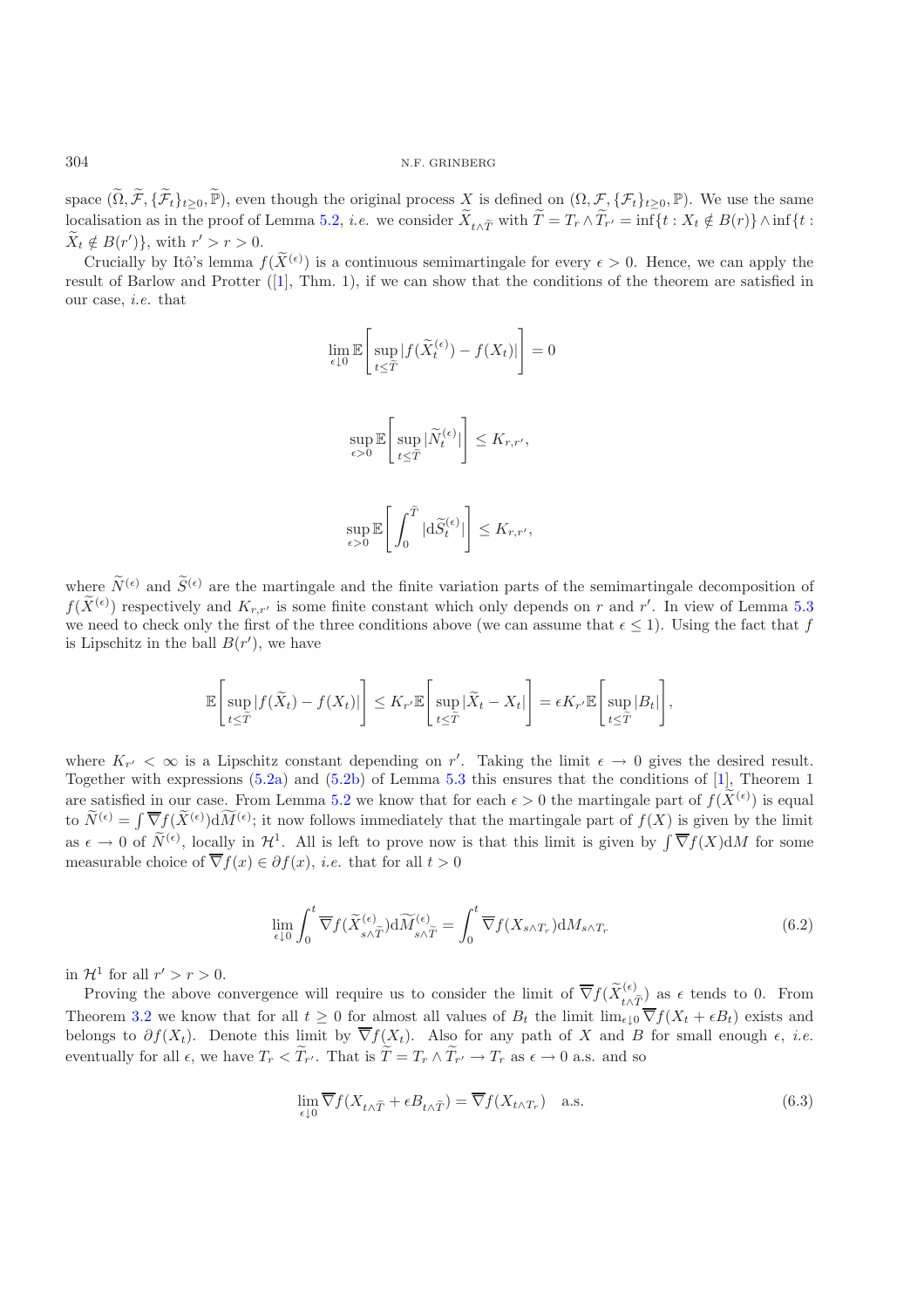Again we consider convergence in  $\mathcal{H}^2$  first, and convergence in  $\mathcal{H}^1$  follows. We have, using the fact that  $\lim_{\epsilon \downarrow 0} M_{t \wedge \tilde{T}} = \lim_{\epsilon \downarrow 0} (M_{t \wedge \tilde{T}} + \epsilon B_{t \wedge \tilde{T}}) = \lim_{\epsilon \downarrow 0} M_{t \wedge \tilde{T}}$  a.s.

$$
\lim_{\epsilon \downarrow 0} \left\| \int_0^t \overline{\nabla} f(\widetilde{X}_{s \wedge \widetilde{T}}) d\widetilde{M}_{s \wedge \widetilde{T}} - \int_0^t \overline{\nabla} f(X_{s \wedge T_r}) dM_{s \wedge T_r} \right\|_{\mathcal{H}^2} =
$$
\n
$$
\lim_{\epsilon \downarrow 0} \mathbb{E} \left[ \int_0^{\widetilde{T}} \overline{\nabla} f(\widetilde{X}_s)^2 d\langle M_s, M_s \rangle + \int_0^{T_r} \overline{\nabla} f(X_s)^2 d\langle M_s, M_s \rangle
$$
\n
$$
- 2 \int_0^{\infty} \overline{\nabla} f(\widetilde{X}_{s \wedge \widetilde{T}}) \overline{\nabla} f(X_{s \wedge T_r}) d\langle M_{s \wedge \widetilde{T}}, M_{s \wedge T_r} \rangle \right]^{1/2} . \quad (6.4)
$$

Once again we can use Lemma [3.3](#page-5-3) to see that the first integrand in [\(6.4\)](#page-12-0) is bounded above by  $C_{r'}^2 < \infty$ , while the third integrand is bounded above by  $C_{r'}C_r < \infty$ . Thus we have

<span id="page-12-0"></span>
$$
\int_0^{\widetilde{T}} \overline{\nabla} f(\widetilde{X}_s)^2 \mathrm{d}\langle M_s, M_s \rangle \leq C_{r'}^2 \langle M_{\widetilde{T}}, M_{\widetilde{T}} \rangle < \infty
$$

and

$$
\int_0^\infty \overline{\nabla} f(\widetilde{X}_{s\wedge \widetilde{T}})\overline{\nabla} f(X_{s\wedge T_r})\mathrm{d}\langle M_{s\wedge \widetilde{T}},M_{s\wedge T_r}\rangle \leq C_{r'}C_r\langle M_{T_r},M_{T_r}\rangle<\infty,
$$

where we use the fact that  $\langle M, M \rangle_{t \wedge T_r}$ , resp.  $\langle M, M \rangle_{t \wedge \widetilde{T}}$ , is finite being the bracket of the bounded continuous semimartingale  $X_{t\wedge T_r}$ , resp.  $X_{t\wedge \tilde{T}}$ . Appealing to the dominated and bounded convergence theorems we can interchange the limit in [\(6.4\)](#page-12-0) with the expectation and the integration signs respectively. Convergence ( and the fact that  $\tilde{T} \to T_r$  a.s. then lead us to conclude that the limit [\(6.4\)](#page-12-0) is equal to 0 and so we obtain [\(6.2\)](#page-11-1).<br>Noticing that the above is true for all  $r' > r > 0$  concludes the proof Noticing that the above is true for all  $r' > r > 0$  concludes the proof.

**Example.** As was mentioned before, in [\[3](#page-13-3)], Bouleau has proved that *any* measurable choice of subgradient  $\overline{\nabla}f(X_t)$  works for the stochastic integral of Theorem [1.1.](#page-1-0) A function

$$
\overline{\nabla}^e f(x) = \lim_{\theta \downarrow 0} \mathbb{E}[\overline{\nabla} f(x + \theta N)],\tag{6.5}
$$

where N is a standard d-dimensional Gaussian random variable, is a particular example.  $\overline{\nabla}^e f(x)$  can be regarded as a sort of an average of (sub)gradients within the vicinity of  $x$ . To verify that it does indeed define a subgradient of f at each  $x \in \mathbb{R}^d$  we check the subgradient inequality [\(2.4\)](#page-3-0) of Theorem [2.2.](#page-2-1) For any  $y \in \mathbb{R}^d \setminus \{0\}$ we have

$$
\left\langle \overline{\nabla}^e f(x), y \right\rangle = \left\langle \lim_{\theta \downarrow 0} \mathbb{E}[\overline{\nabla} f(x + \theta N)], y \right\rangle = \lim_{\theta \downarrow 0} \mathbb{E} \left[ \left\langle \overline{\nabla} f(x + \theta N), y \right\rangle \right]. \tag{6.6}
$$

<span id="page-12-1"></span>Now, by the Lipschitz property of  $f$  and by the subgradient inequality  $(2.4)$  we have

$$
\langle \overline{\nabla} f(x + \theta N), y \rangle \le D(x + \theta N)[y] = \inf_{\lambda > 0} \frac{f(x + \theta N + \lambda y) - f(x + \theta N)}{\lambda}
$$
  

$$
\le f(x + \theta N + y) - f(x + \theta N) \le K|y|
$$

for some Lipschitz constant  $K < \infty$  depending on x and N. Appealing to the bounded convergence theorem now allows us to take the limit inside the expectation in equation [\(6.6\)](#page-12-1) above

<span id="page-12-2"></span>
$$
\left\langle \overline{\nabla}^e f(x), y \right\rangle = \mathbb{E} \left[ \left\langle \lim_{\theta \downarrow 0} \overline{\nabla} f(x + \theta N), y \right\rangle \right]. \tag{6.7}
$$